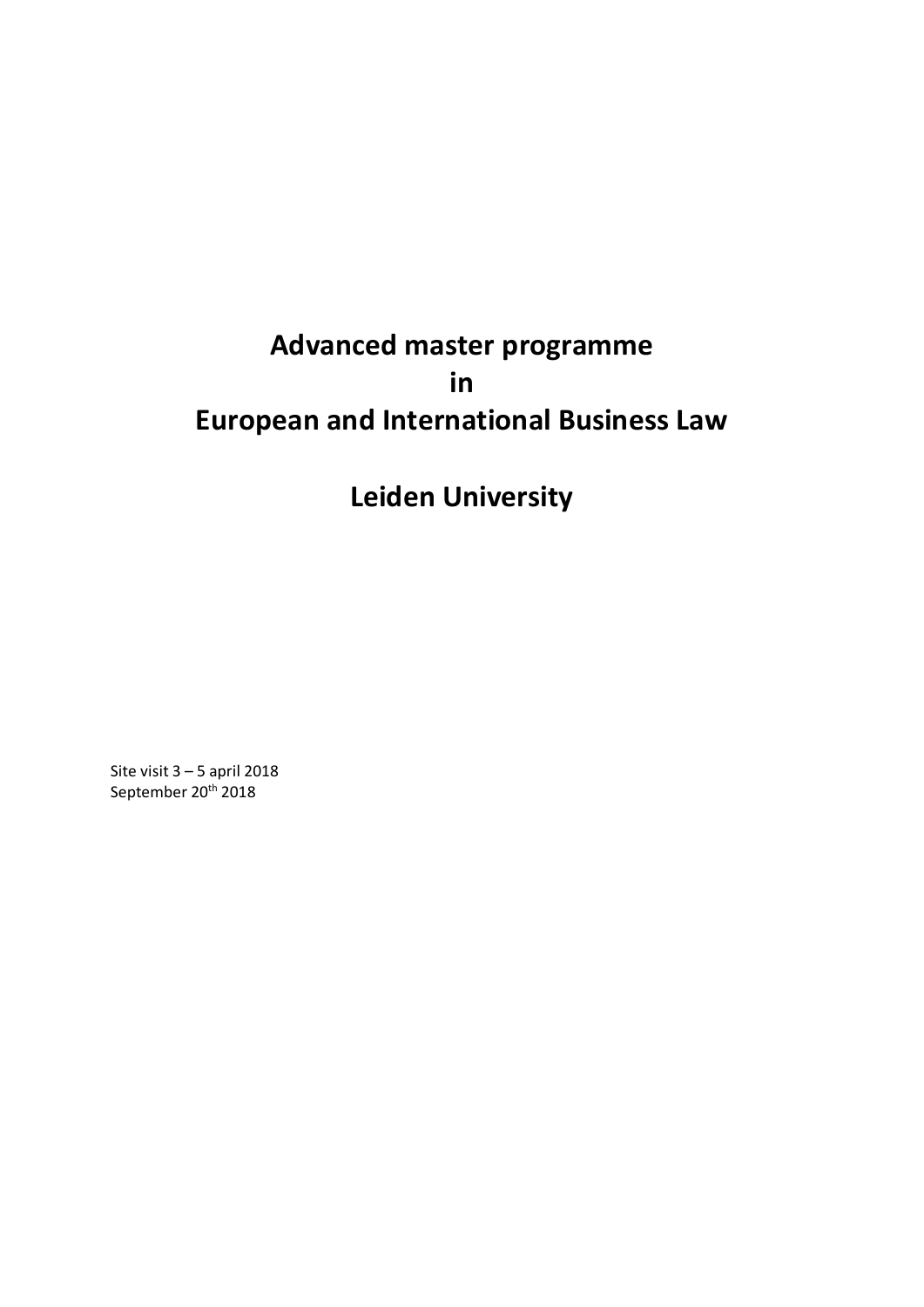## **Contents**

| $\label{eq:interoduction} \text{Introduction} \,\, \ldots \,\, \ldots \,\, \ldots \,\, \ldots \,\, \ldots \,\, \ldots \,\, \ldots \,\, \ldots \,\, \ldots \,\, \ldots \,\, \ldots \,\, \ldots \,\, \ldots \,\, \ldots \,\, \ldots \,\, \ldots \,\, \ldots \,\, \ldots \,\, \ldots \,\, \ldots \,\, \ldots \,\, \ldots \,\, \ldots \,\, \ldots \,\, \ldots \,\, \ldots \,\, \ldots \,\, \ldots \,\, \ldots \,\, \ldots \,\, \ldots \,\, \ldots \,\, \ldots \,\, \ldots \,\$ |  |
|----------------------------------------------------------------------------------------------------------------------------------------------------------------------------------------------------------------------------------------------------------------------------------------------------------------------------------------------------------------------------------------------------------------------------------------------------------------------------|--|
|                                                                                                                                                                                                                                                                                                                                                                                                                                                                            |  |
|                                                                                                                                                                                                                                                                                                                                                                                                                                                                            |  |
|                                                                                                                                                                                                                                                                                                                                                                                                                                                                            |  |
|                                                                                                                                                                                                                                                                                                                                                                                                                                                                            |  |
|                                                                                                                                                                                                                                                                                                                                                                                                                                                                            |  |
|                                                                                                                                                                                                                                                                                                                                                                                                                                                                            |  |
|                                                                                                                                                                                                                                                                                                                                                                                                                                                                            |  |
|                                                                                                                                                                                                                                                                                                                                                                                                                                                                            |  |
|                                                                                                                                                                                                                                                                                                                                                                                                                                                                            |  |
|                                                                                                                                                                                                                                                                                                                                                                                                                                                                            |  |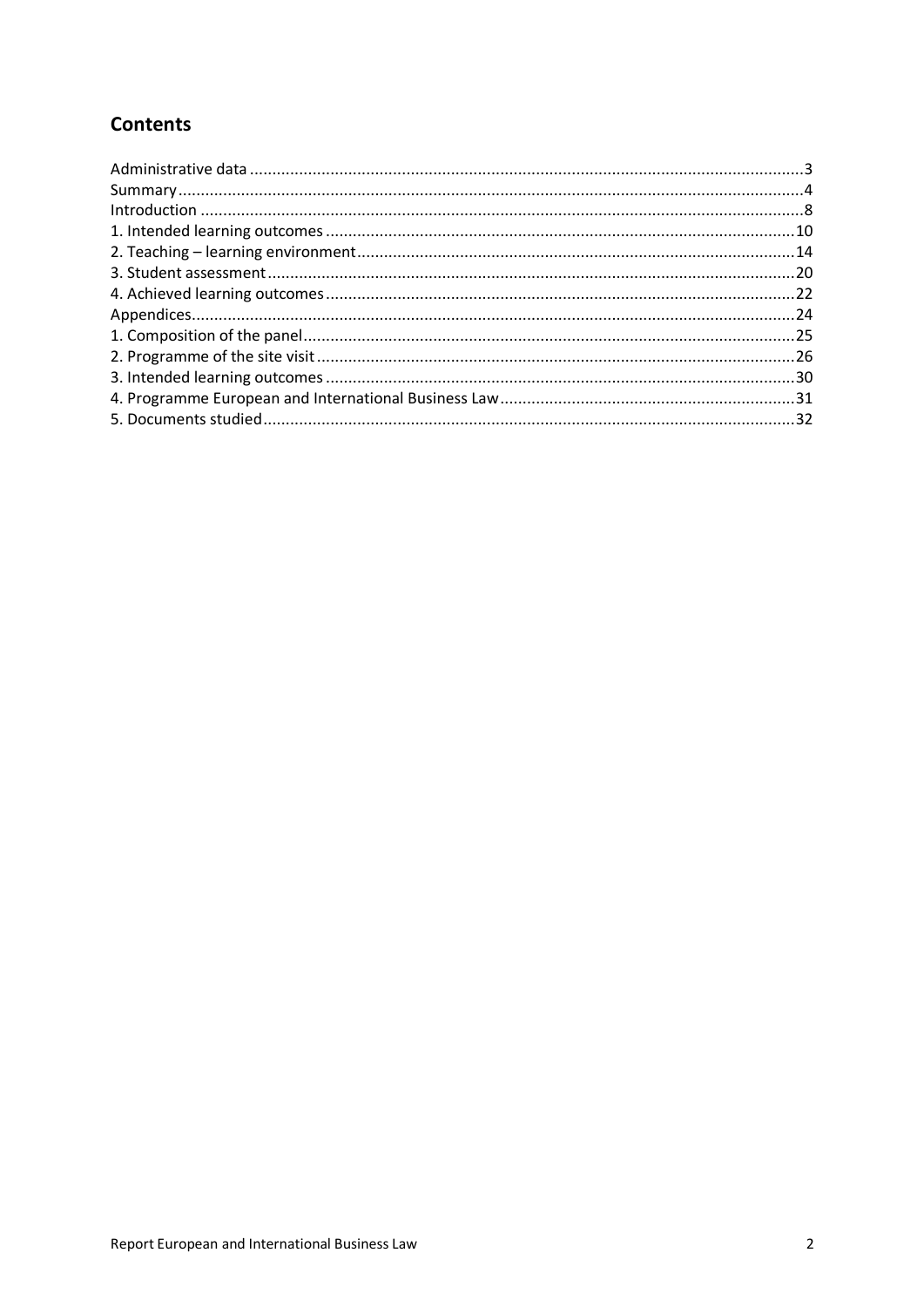## **Administrative data**

| Institution:                                       | Leiden University<br>Leiden Law School<br>Kamerlingh Onnes Building<br>Steenschuur 25<br>2311 ES Leiden |
|----------------------------------------------------|---------------------------------------------------------------------------------------------------------|
| Status of the institution:                         | publicly funded                                                                                         |
| Result institutional quality assurance assessment: | positive                                                                                                |
| Name of the programme:                             | Master Advanced Studies in European and<br><b>International Business Law</b>                            |
| CROHO number:                                      | 75025                                                                                                   |
| Level of the programme:                            | advanced master                                                                                         |
| Orientation of the programme:                      | academic                                                                                                |
| Number of credits:                                 | 60 EC                                                                                                   |
| Specializations or tracks:                         |                                                                                                         |
| Location(s):                                       | Leiden                                                                                                  |
| Mode(s) of study:                                  | Full-time and part-time                                                                                 |
| Language of instruction:                           | English                                                                                                 |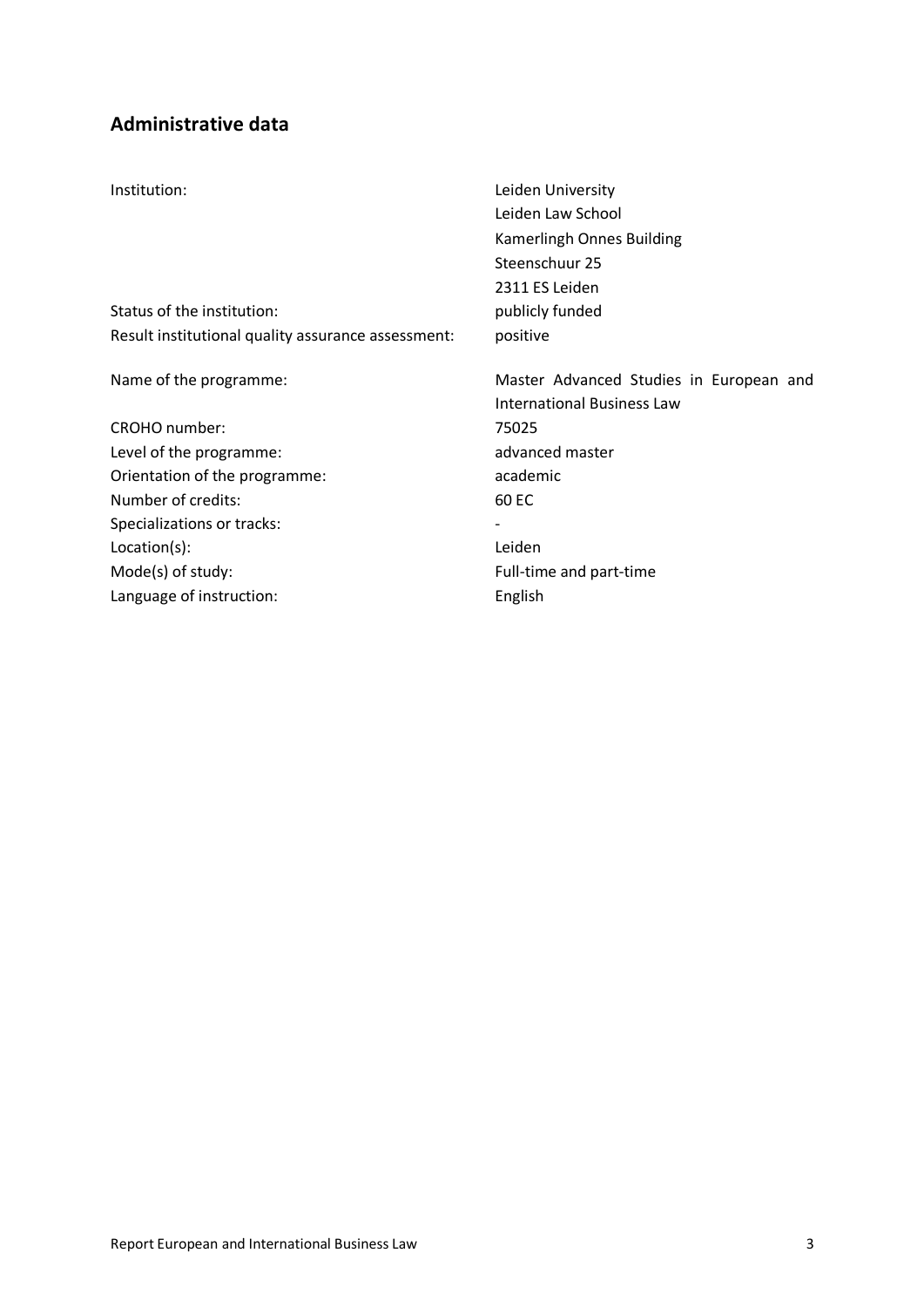### **Summary**

Against the background of the European experience, the one-year advanced master's programme in European and International Business Law aimsto equip the students with the knowledge and the skills to deal with the requirements of the modern and complex world of business law, and to lay the basis for life-long learning in this field. The programme attracts international students, from all over the world. The programme consists of eight courses (4, 6 or 8 EC), a thesis (10 EC) and extracurricular activities such as the European Law Moot Court competition, participation in conferences and workshops and field trips. All components of the programme are mandatory.

#### *Standard 1. Intended learning outcomes*

The programme has, in the opinion of the panel, a distinctive profile. The high academic standard (academic orientation) and the specific professional orientation define this profile. The panel applauds that this is made explicit in the intended learning outcomes as well as in the programme (courses). The panel concludes that the intended learning outcomes are appropriate for an advanced academic master's programme, systematically surpass by a considerable margin the generic quality standard and can be regarded as an international example. The level expected of students is high and is not only reflected in the intended learning outcomes but also in the entry requirements of the programme (a full degree in law) and the profile of the programme; to prepare students for a professional career as well as a career in research (PhD). The intended learning outcomes reflect the very high academic standard (i.e. academic orientation) and the explicit professional orientation of the programme as well as the international focus of the programme. In addition, the intended learning outcomes seamlessly match the subject specific reference framework and the expectations of the (international) professional field. The professional orientation of the programme and the use of guest lecturers ensure close contact with the demands in the professional field. The intended learning outcomes also match with the universities and the Law School's vision on excellence as defined for the advanced master's programmes, the Law School's ambition to tie in research and education and the Law School's international focus.

#### *Standard 2. Teaching – learning environment*

The panel concludes that content and structure of the programme enable students to achieve the intended learning outcomes. Its coherent and mandatory structure ensures that all students gain an advanced level in their knowledge and understanding of European and international business law. The panel concludes that the assignments during the courses and the thesis offer ample room for focussing on student's individual interests. The panel notes that the relation between the intended learning outcomes and the course is labelled in the course descriptions. The course descriptions also explicitly name the skills that are addressed during the course and how these skills are addressed (for example research skills, legal skills and writing skills). Moreover, the relation with the requirements of the professional field and academic thinking (of the student) is described. During the site visit, the panel also studied materials and literature used in the programme. Based on this, the panel concludes that the materials used are up to date, relevant and of academic master level.

In addition, the panel appreciates the gradual build-up of in-depth systematic and comparative understanding in European and international business law during the programme. The panel appreciates the (international) legal focus of the programme and the fact that economic issues are also addressed (related to and in coherence with legal issues). This is for example part of the European and International Competition Law course.

The panel is impressed by the fact that the programme succeeds in realising a truly international and intercultural classroom. The international diversity of the student body, the European and international focus of the programme, the international experience of the lecturers and the teaching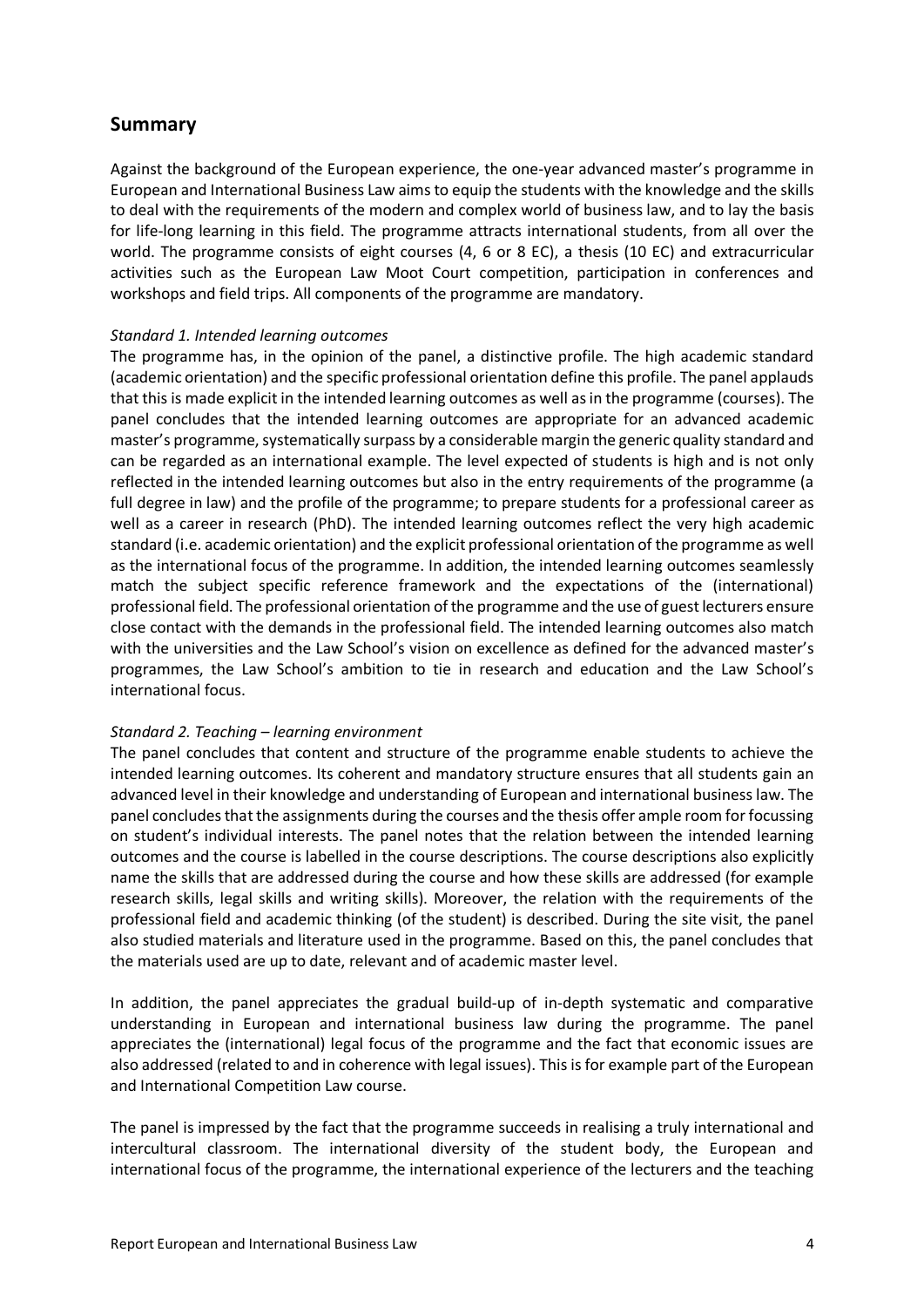methods in which international and intercultural aspects of human rights law are addressed, all add to this conclusion. Students not only learn about different (cross-national) views on and practice in European and international business law but also to accept and respect cultural differences and to work with people from different international backgrounds. This is also an explicit part of the intended learning outcomes (learning outcome 6), as mentioned in standard 1. Students also value the international classroom, as became clear during the site-visit.

The small scale of the programme and the use of the Socratic method allow for interactive and very intensive teaching. Students value this highly, the panel learned during the site visit. Alumni also noted the high workload of the programme, which helped them to prepare for their professional career. The panel concludes that the programme is quite demanding, all classes have to be prepared, active participation during classes is expected and all courses have multiple forms of assessment.

The panel is equally impressed by the integration of the academic and professional orientation in the programme. The high academic standard (reflected in learning outcome 2, 3 and 4) is part of all courses, in the literature studied, the papers students have to write and ultimately the thesis. The training of written and oral skills is incorporated in almost all courses, ensuring that throughout the programme students can improve their skills. Starting with the preparation of the thesis outline in the first semester supports this. The way in which there is a gradual build-up and the fact that ample feedback is provided to students ensures that their academic skills are enhanced throughout the programme. The fact that publications have resulted from the theses attests to this finding.

The professional orientation is prominent in all courses, by means of the many guest lecturers, the professional experience of lecturers from Leiden University and the professional experience students bring to the classes. In addition, in the moot court competition and the excursions add to this. This contributes highly to the realisation of the intended learning outcome regarding application of knowledge and regarding developing a professional work ethic enabling them to work in an international and intercultural environment (intended learning outcomes 5 and 6). This is very valuable for the students as it aids them in building an international network and it prepares them for their professional career very effectively. The site visit made clear that students value the interaction between theory and practice in the programme.

Based on the CV's and the discussions during the site visit, the panel concludes that the staff is very specialized, of high quality and very involved in the programme. The panel regards the teaching staff as leading scholars in the field. The guest lecturers involved (from academia as well as professional practice) are also experts in their field. In addition, students highly appreciate the approachability of their lecturers as well as the quality of the lectures and lecturers.

The panel concludes that the entry requirements of the programme are fitting for an advanced level master's programme and that adequate facilities and a dedicated support structure are in place. The approachability and support of their coordinators and of the Office for International Education is valued by the students. The panel applauds the role of the Office for International Education. It offers students as well as lecturers ample support. And together with the Quality Assurance Standing Committee an effective structure for quality assurance for all advanced master's programmes is in place. The committee was also impressed by the dedication of the Programme Advisory Committee. This administrative structure strengthens the high level of each of the advanced master's programme.

The panel expressed satisfaction in view of the fact that the programme had clearly acted upon the advice of the previous accreditation panel. On the one hand, by involving the professional field more in the programme and adding the topic of financial and securities law and on the other hand, by implementing a uniform thesis protocol and presentation checklist. In addition, an exam commission and a programme committee have been installed.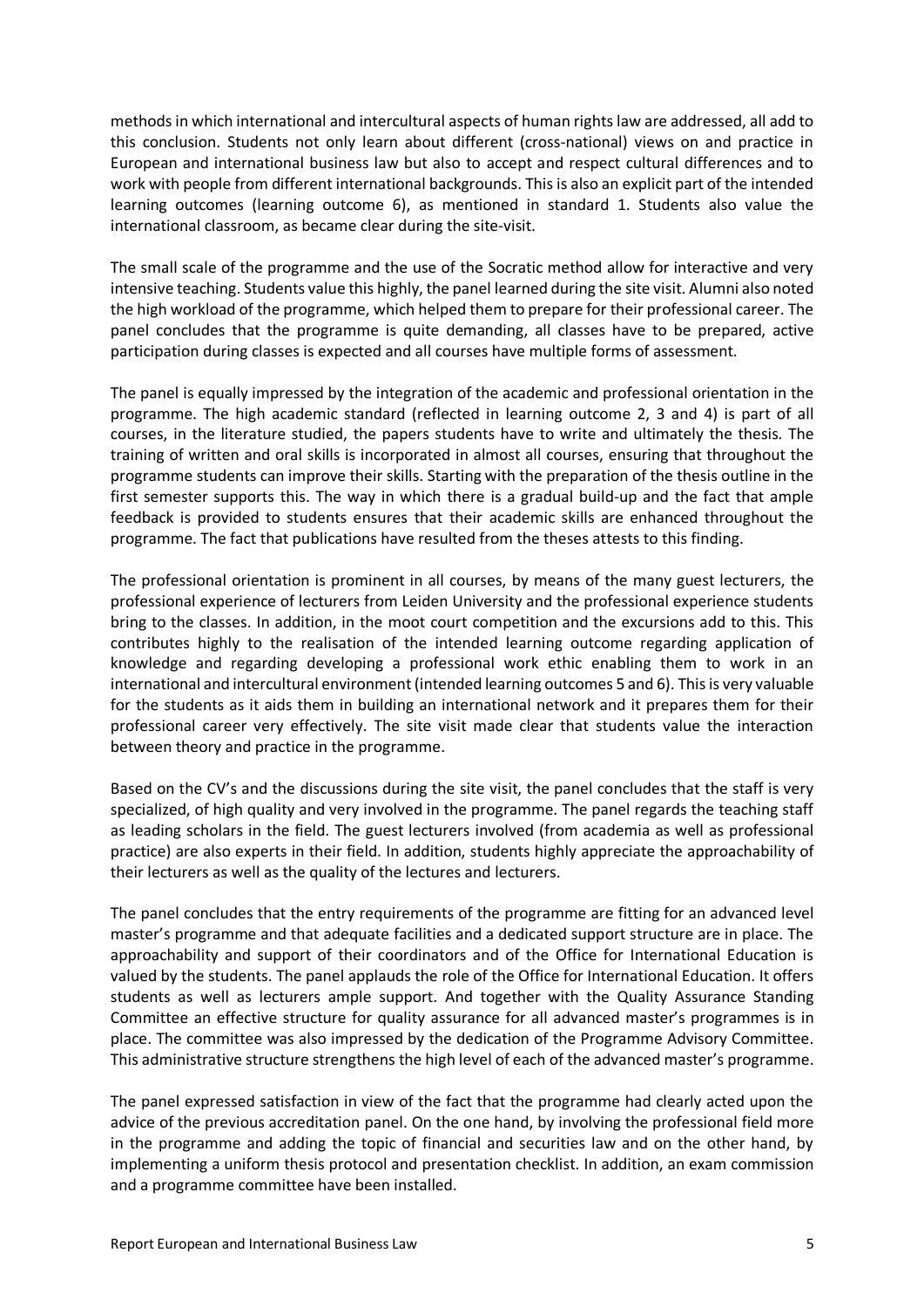#### *Standard 3. Student assessment*

The panel is impressed by the assessment system in place. The use of multiple assessment methods and assessment matrices ensures the validity and reliability of the assessments while ensuring that a weighted balance will normally benefit all students in that some of the assessment methods will operate to their strengths while others might not. The panel concludes that the different assessment methods tie in with the intended learning outcomes and the learning goals of each course, and are suitable for an advanced master's programme. In addition, the panel studied several exams and papers during the site visit and noted that these were of a very high level. The exams studied require critical thinking and extensive and in-depth answers from the students. The panel also noted that the instructions regarding assignments and the information about the exams is very detailed and transparent for students. The panel values the room for written feedback on the different assessment forms used. Furthermore, students appreciate the feedback they receive and the discussions during the last lectures of each course about the examination.

The panel concludes that the Exam Commission is actively involved in assuring the quality of the assessments and the overall level of the programme.

#### *Standard 4. Achieved learning outcomes*

The panel concludes that the theses reflect the advanced character of the programme and the high academic standard set by the programme. The panel is of the opinion that the graduates well surpass the generic quality standard for a regular master's programme. The fact that publications have resulted from the theses attests to this finding. The panel also regards the level of the programme as an international example. This is reflected in the very proficient use of research methods and skills and the good use of theory and up-to-date discussions of the relevant literature. The meeting with students and alumni during the site visit confirmed the high level of the thesis / the programme. The students and alumni the panel met are eloquent and highly involved in the programme. The alumni survey shows that alumni find a relevant job (or internship) in (inter) national organisations in the field of human rights law.

#### **General conclusion**

Based on its international experience (Belgium, Norway, Italy, Netherlands and Austria), the panel concludes that the concept of advanced master programmes in law is rather unique. If comparable advance programmes are available, the quality of the Leiden programmes stands out as very strong both nationally and internationally. The panel also concludes that these programmes are, in comparison with regular master programmes, clearly of a higher level in terms of ambition, the level of teaching, assessment, and outcome as well as the selection of students and the involvement of students in the program. The interdisciplinary approach, the international classroom and the universities' and faculties' support system add to this. The programmes, both in the design and implementation, can be used as an international example. The panel notes with great appreciation that the programme in European and International Business Law is comparatively better structured and operated at a higher level than elsewhere. The panel assesses the standards from the *Assessment framework for limited programme assessments* in the following way:

| Standard 1: Intended learning outcomes    | excellent |
|-------------------------------------------|-----------|
| Standard 2: Teaching-learning environment | excellent |
| Standard 3: Assessment                    | good      |
| Standard 4: Achieved learning outcomes    | excellent |
| General conclusion                        | excellent |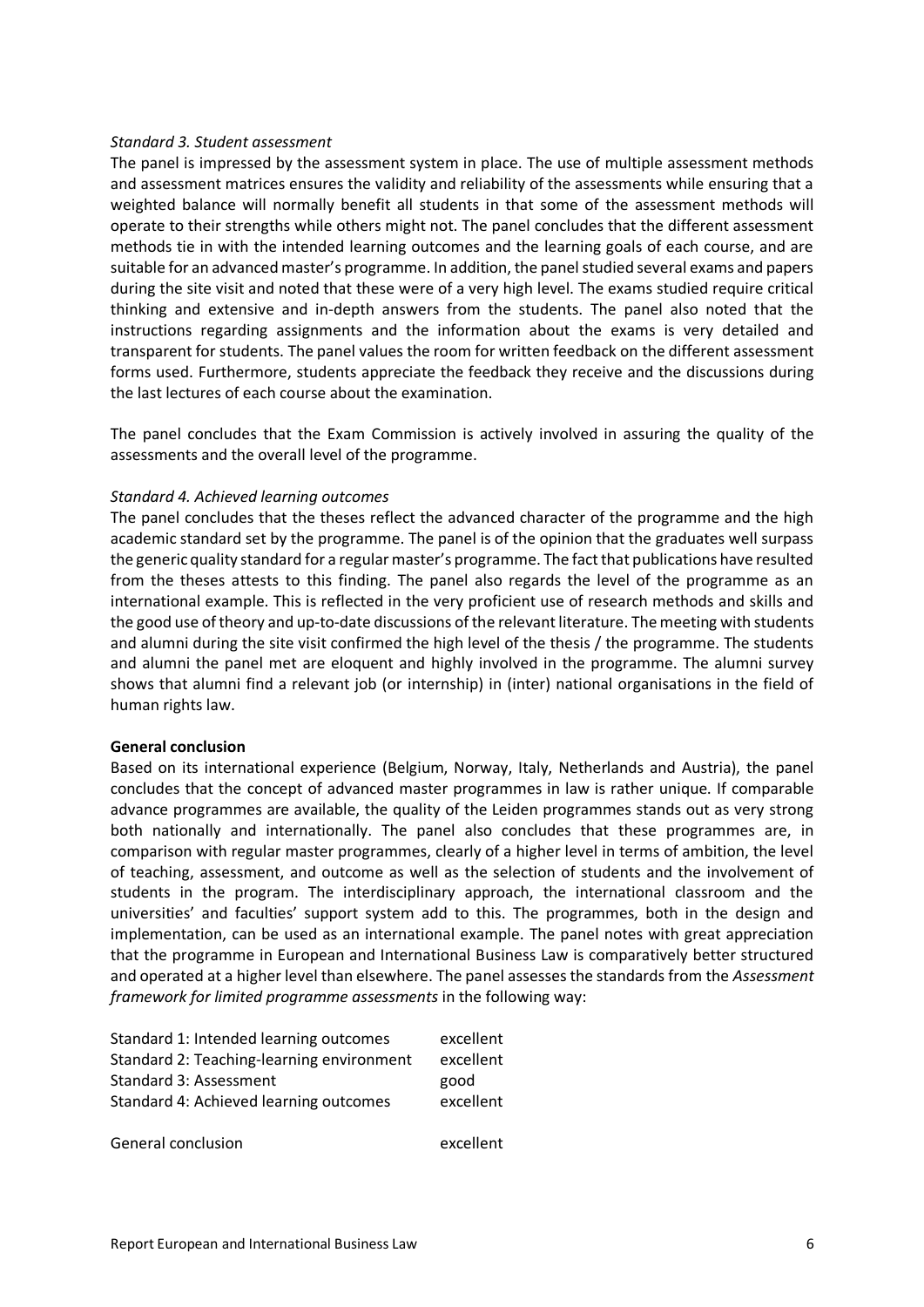The chair and the secretary of the panel hereby declare that all panel members have studied this report and that they agree with the judgements laid down in the report. They confirm that the assessment has been conducted in accordance with the demands relating to independence.

**Date: September 20th 2018**

Friedl Wein

**Chair** Secretary

**Prof. F. Weiss Drs. T. Buising**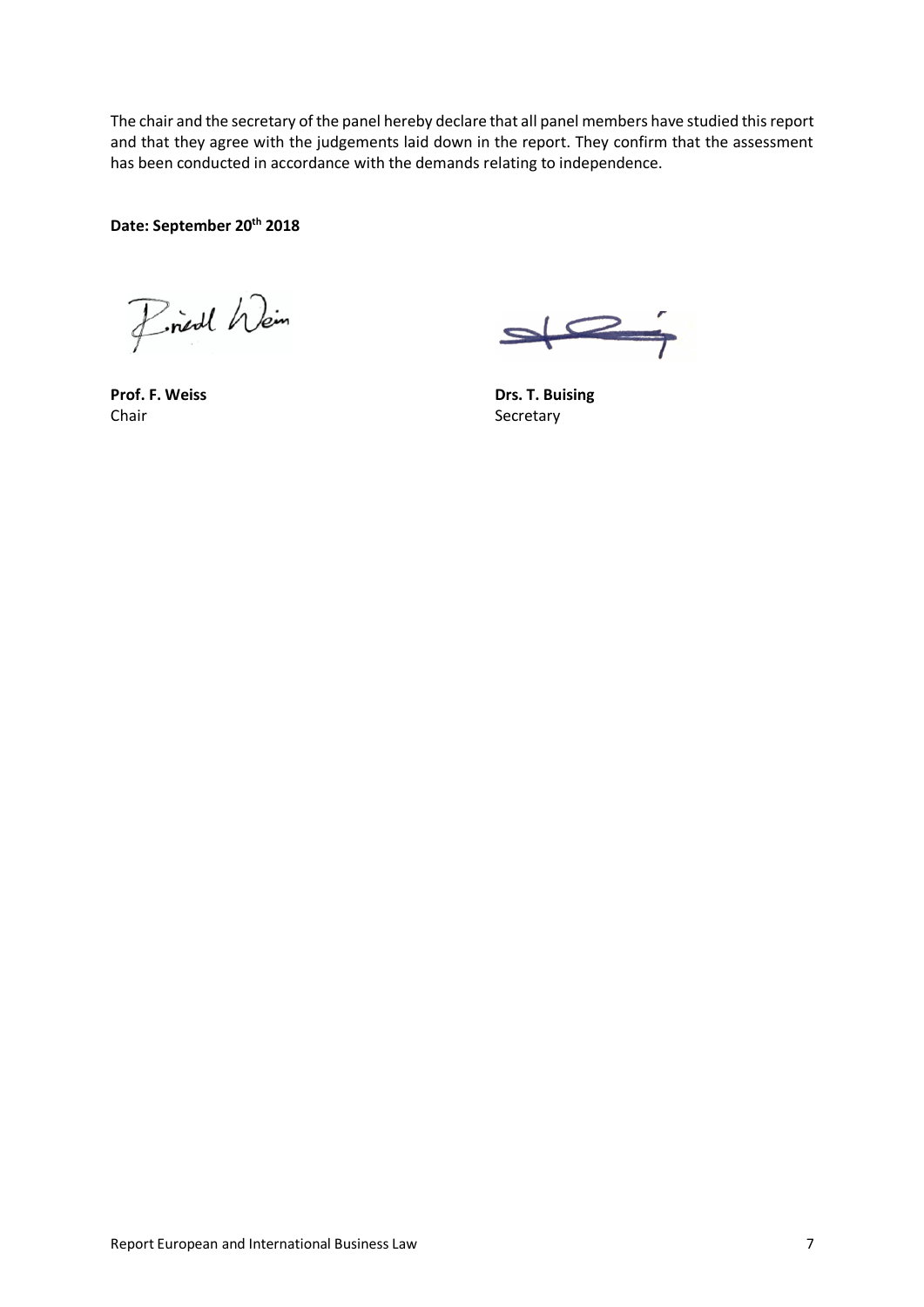### **Introduction**

The advanced master's programme European and International Business Law is part of Leiden Law School, of Leiden University. Leiden Law School is one of the largest faculties at Leiden University and offers four bachelor programmes, sixteen master's programmes and fourteen advanced master's programmes to approximately 5200 students.

#### *Cluster*

The assessment of the advanced master's programme European and International Business Law was part of a cluster containing seven advanced master's programmes of Leiden Law School and one master's programme from the Faculty of Governance and Global Affairs of Leiden University:

- Advanced Studies in European and International Business Law;
- Advanced Studies in Air and Space Law;
- Advanced Studies in Public International Law;
- Advanced Studies in European and International Human Rights Law;
- Advanced Studies in International Civil and Commercial Law;
- Advanced Studies in Law and Digital Technologies;
- Advanced Studies in Children's Rights;
- MSc in International Relations and Diplomacy (Faculty of Governance and Global Affairs).

#### *Leiden Law School*

The (non-government funded) advanced master's programmes of Leiden Law School share a joint management and support structure. The Quality Assurance Standing Committee of Leiden Law School, consisting of the directors of the programmes and the Dean, deals with admissions, programme structure, assessment and evaluation and any other related issues or problems that may arise (across all advanced programmes). The programmes and the Standing Committee are supported by the Office for International Education of Leiden Law School. The Academic Board of each individual programme is responsible for the day-to-day running of the respective programme, the development of the programme, student mentoring and advice and the correct and consistent grading of academic work within the programme. The Academic Board of each programme consists of the programme director, academic and programme coordinators and (if needed) lecturing staff. The academic coordinator is responsible for the coordination of the content of the programme and for academic support. The programme coordinator is responsible for overall logistical support to the programme. The academic and programme coordinators function as primary contact points for the students. They are available on a daily basis for student support and pastoral care, and are responsible for communicating with the lecturing staff or the administrators who work for a lecturer, should a student be unable to make contact. The Office for International Education employs the coordinators. For the advanced master's programme Air and Space Law, both functions are combined and performed by the same person.

Based on the recommendations of the last (re) accreditation, the programmes now have an Exam Commission and Programme Advisory Committee in place. In addition, the Office for International Education organises annual career advice activities for all advanced master's programmes.

#### **The programme**

The 60 EC advanced master's programme in European and International Business Law is intended for law graduates, who already are, or desire to become, legal practitioners in internationally operating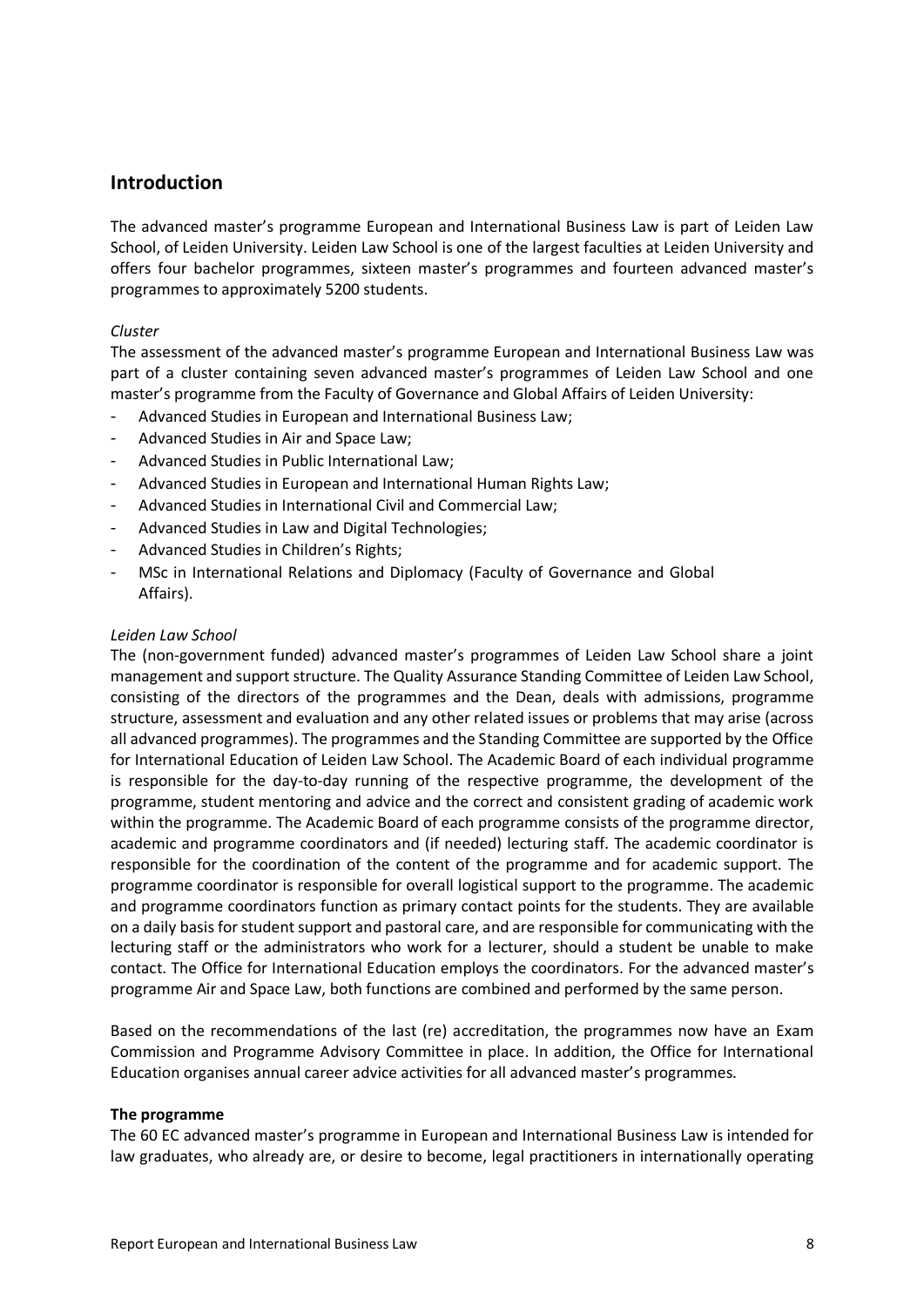law firms, companies or organisations, research institutions or in governments, or who wish to pursue further (post) academic research.

The advanced master's programme in European and International Business Law (EIBL) consists of eight courses (4, 6 or 8 EC), a thesis (10 EC) and extracurricular activities such as the European Law Moot Court competition, participation in conferences and workshops and field trips. The programme is offered in a full-time and part-time modus. Students following the part-time modus are offered the same courses and facilities as full-time students, spread over two academic years.

#### **Panel and assessment**

The panel that assessed the advanced master's programme in European and International Business Law (Appendix 1) consisted of:

- Professor Friedl Weiss (chair), Emeritus Professor of European Law, European and International Economic Law, Institute of European, International and Comparative Law, University of Vienna, Austria;
- Professor Anna Masutti (member), Professor of Air Law and European Transport Law, University of Bologna, Bologna, Italy;
- Professor Arild Saether (member), Emeritus Professor and former Chair School of Management, Faculty of Economics and Social Sciences, University of Agder, Kristiansand, Norway;
- Professor Eva Lievens (member), Assistant Professor of Law & Technology at the Faculty of Law and Criminology of Ghent University, Ghent, Belgium;
- Professor Marcel Brus (member), Professor of Public International Law, University of Groningen, Groningen, the Netherlands;
- Ms. Alena Kurilova (student member), Student of LL.M. in Commercial and Company Law, at the Erasmus University, Rotterdam, the Netherlands.

Drs. Titia Buising, who acted as secretary, supported the panel. The NVAO has approved the composition of the panel on on January  $9<sup>th</sup>$ .

The panel based its assessment and report thereon on the standards and criteria described in the NVAO Limited Accreditation Framework (2016). Based on the information provided, the panel members formulated questions and themes to be discussed during the site visit. The panel convened for a preparatory meeting on April 3rd. The site visit took place on April 4th and 5th at Leiden University (Appendix 2: Schedule of the site visit). Since the programmes overlap in both composition and content, the site visits of the eight programmes were combined.

The panel formulated its preliminary assessments per theme and standard immediately following the close of the site visit. These were based on the assessment of the programme documents and on the findings of the site visit. At the conclusion of the assessment, the results were presented to representatives of the programme. The draft version of this report was sent to the programme representatives; their reactions have led to this final version of the report. The development dialogue was held after the site visit. The report of this dialogue will be published by Leiden Law School on its website.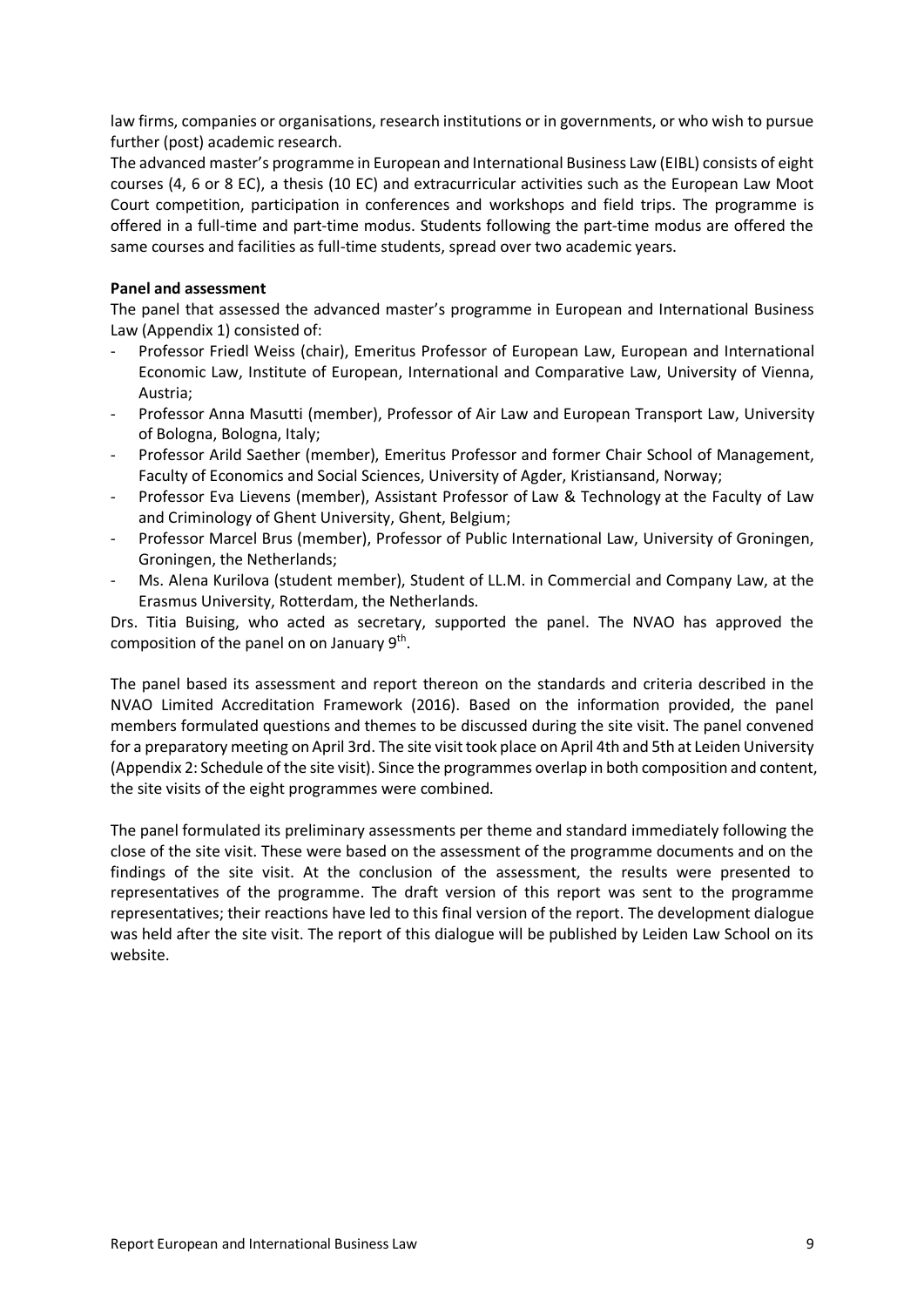### **1. Intended learning outcomes**

*Standard 1: The intended learning outcomes tie in with the level and orientation of the programme; they are geared to the expectations of the professional field, the discipline, and international requirements.*

#### **Findings**

The advanced master's programme in EIBL aims to provide students with the knowledge and the skills to deal with the requirements of the modern and complex world of business law, and to lay the basis for life-long learning in this field. This is offered within the context of the European experience. The programme focuses on the impact of the law of the EU on government and enterprises in a global economy, and its repercussions on, and interaction with, other international organisations, in particular the WTO. Although EU law nowadays touches on virtually all aspects of international commerce and its legal rules, some areas are more affected by its influence than others. The programme aims to comprise those areas where the impact of the EU is the strongest.

The programme addresses the practical effects of the co-existence of business laws at different levels, global, regional and national, in particular the interrelation of the regional economic law of the European Union (EU) with the global or near-global trade law of the World Trade Organization (WTO). The interactions between international, European and national business law in multi-level jurisdictions are examined. In addition to basic European law, the interaction of European law with international competition law, international corporate and financial law, international intellectual property law and international investment law as well as international arbitration law are explored. Also topical issues such as the political and legal issues regarding the Brexit are discussed. In this regard, the programme aims to be at the pulse of political and economic developments that shape the international business environment and to take into account the ever-changing nature of the legal environment of presentday business.

The programme also addresses awareness of the theoretical foundations of European and international law, knowledge about the theory and practice of international business and about key historical and current developments in the field. In the competitive field of European and international business law, graduates from the programme distinguish themselves with their advanced and solid academic education (knowledge, transferable skills and critical approach), and their ability to build bridges to the practice of European and International Business Law.

Graduates have a profound knowledge and understanding of areas of business law that are most affected by the transfer of powers from national legal orders to the European Union, as related and intertwined with international law. In addition, they can substantiate and analyse the interrelatedness between the different levels of law (national, European and global) pertaining to business transactions, and demonstrate thorough legal understanding on the resolution of disputes that may arise in the context of the substantive rules discussed. Graduates have gained a critical understanding of the policy considerations underlying these bodies of law, as well as (appropriate) contexts of international relations and comparative contexts.

In the vision of Leiden University, excellence is the ability to think and act in an interdisciplinary context or solve disciplinary problems by thinking and dealing with issues at a high level, also in an international context. For the advanced master's programmes this implies that the excellent student is a) motivated enough to achieve the highest degree of accomplishment and, generally to make the most of their study, to deliver and excel; b) driven enough to wish to contribute to and participate in studies at a high academic level in order to enrich his / her learning experiences through working and learning in an academic community which demands the learning skills necessary to meet with rigorous and intensive studies; c) able to meet multiple coinciding deadlines, work under pressure and with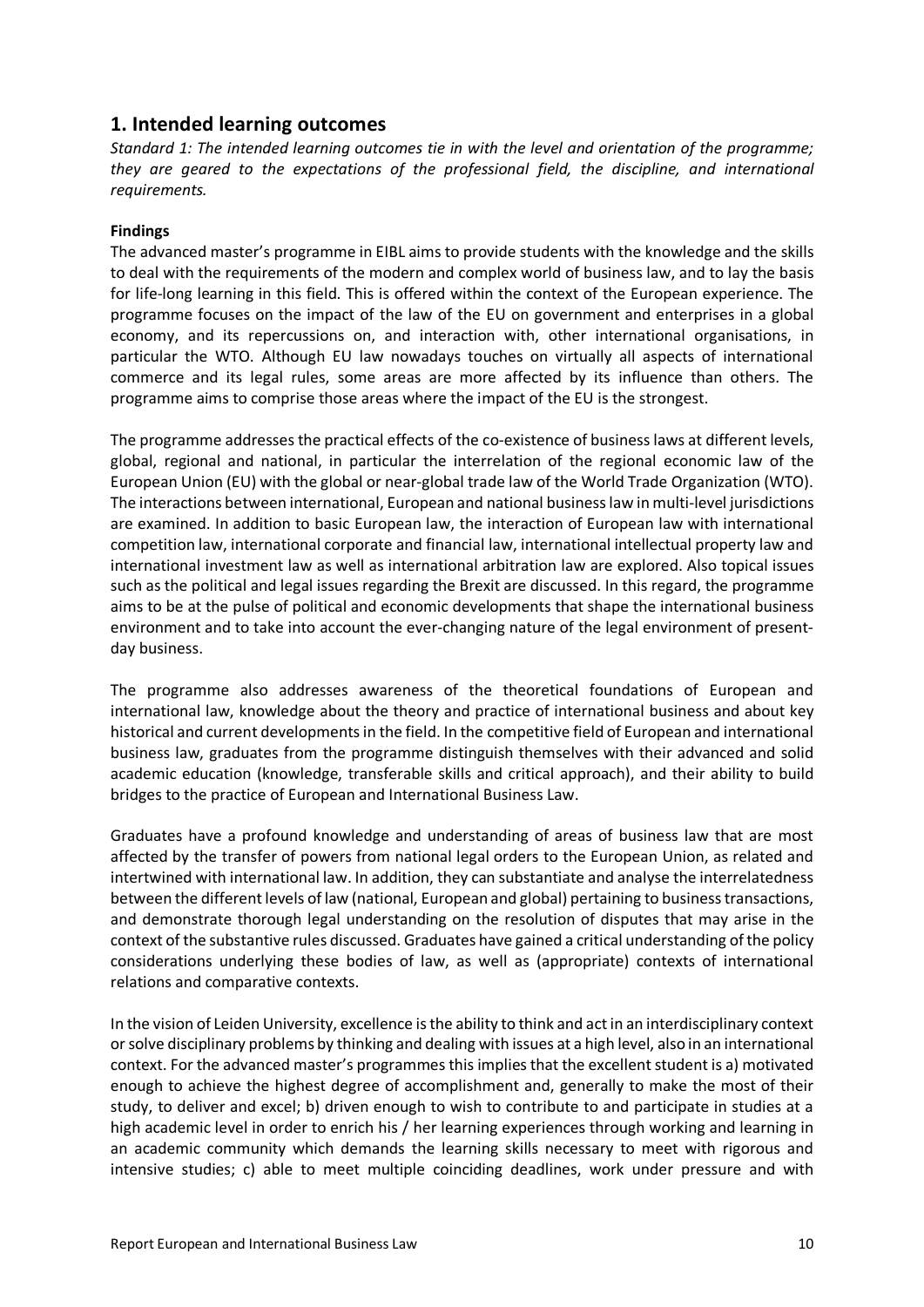determination to push themselves to extend their boundaries and d) capable of studying within a timeframe of one year.

Leiden University's system of levels<sup>1</sup> gives insight in the different levels of master's and advanced master's programmes. The advanced master's programmes teach at 500 and 600 level, which imply that the courses are highly specialized and require a master's level as a prerequisite and a master's degree as entry requirement. The 600 level is characterized by writing topical research papers, stateof-the-art academic thinking and oral presentation of an original contribution (thesis) dealing with a yet unsolved problem. In the course descriptions, the level of the course is described as well as the learning goals and the intended learning outcomes that are addressed in the course.

#### *Intended learning outcomes*

The programme refers to the joint subject specific reference framework, for all Dutch law programmes. This framework was updated in 2015 by the Discipline Committee for Law, of the Association of Research Universities in the Netherlands.

In order to incorporate all programmes, the intended learning outcomes of the advanced master's programmes are described in a way that suits all programmes. The intended learning outcomes (see Appendix 3: Intended Learning Outcomes) are described in terms of knowledge, research abilities, presentation of knowledge, application of knowledge, working environment, contribution to academic and professional debate, ICT skills and keeping up knowledge. For each programme, specific knowledge and skills are added. For the advanced master's programme in EIBL this implies knowledge of European and International Business Law including its sources, principles, and institutions and interrelation with specialised fields.

Graduates of all advanced master's programmes are expected to hone a research-orientated, critical attitude, to be able to reflect on their own actions, and understand their own strengths and weaknesses and those of others. In addition, graduates can on this basis operate more effectively when dealing with others and understand the cultural differences that arise in organisations that operate in an international context, and can work effectively within this context. Graduates are also prepared in the long term to play a leading role in an international context and to make a significant contribution to science or society.

#### *Orientation: academic and professional.*

The programme has an explicit academic and professional orientation, focused on specialisation in European business law. The programme is closely tied in with the research programme 'Interaction of Legal Systems' of Leiden Law School. And more specifically with the sub-project 'The Progression of EU Law: Accommodating change and upholding values'. The programme aims to focus on the challenges presented by a world of multi-level jurisdiction and the dynamics of modern law.

In terms of research skills and methodology, students learn to research legal questions in the field of European and international business law, its specialised fields, by formulating coherent and concise problem statements, collecting and analysing data, judging their validity and relevance as well as by in-depth analysis and interpretation of legal sources, literature, and complex cases. The academic knowledge and skills obtained in the programme, including the capacity to apply adequate legal scientific research methods and tools, and the ability to present academic results, also prepare students for continued academic education as well as engaging in a PhD.

 $\overline{a}$ 

 $1$  Within this system, each course/project is assigned one of six levels from 100 to 600. This range covers everything from introductory work (in bachelor's programmes) to original research (in advanced masters programmes).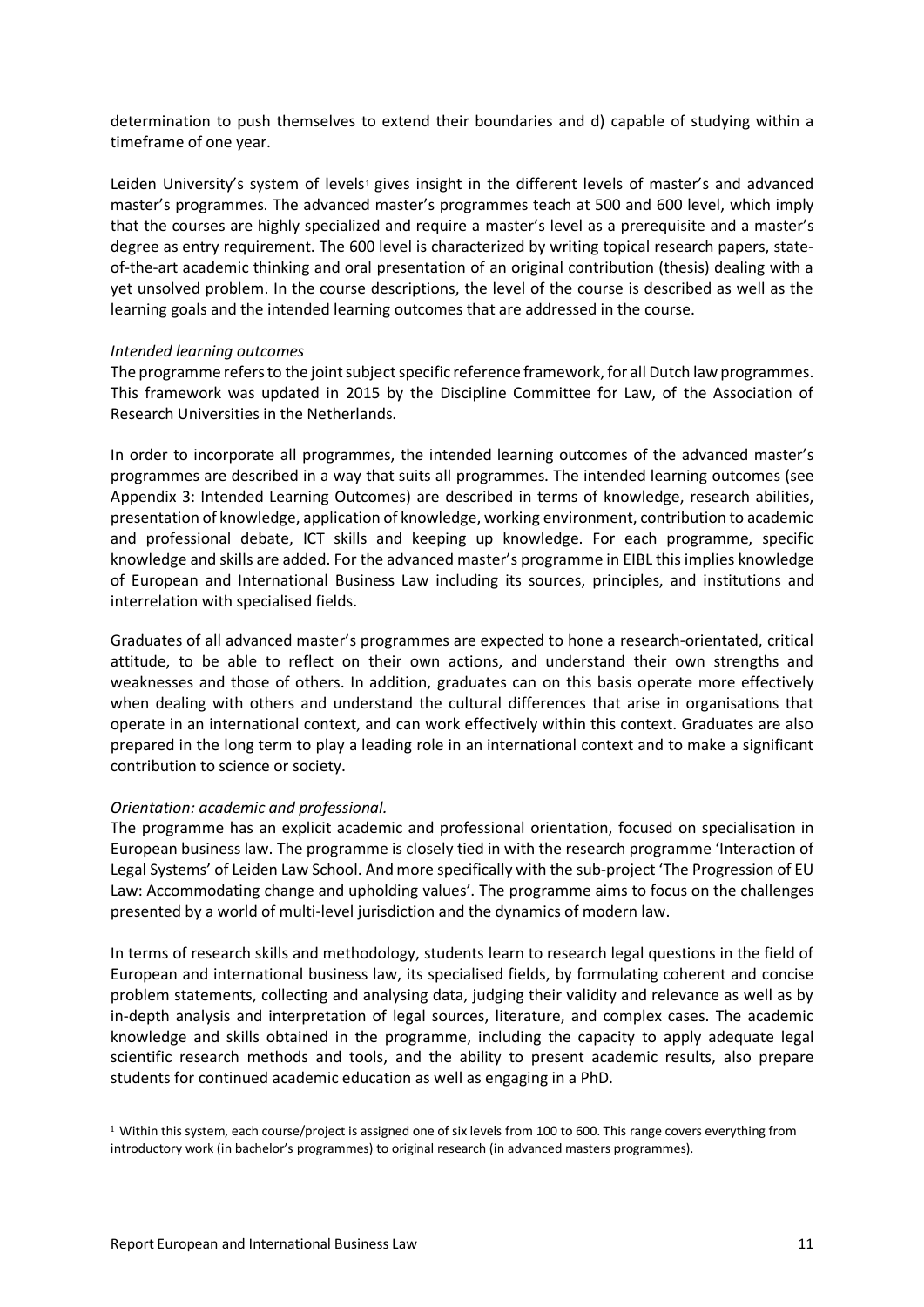Students are also prepared for the international legal practice in law firms, companies, national and international courts and tribunals, international institutions, and (inter)national governmental bodies, international orientated non-government organisations or the foreign/diplomatic service. The meeting with alumni learned that they felt well prepared for their (professional) career.

During the site visit, the panel met with representatives from the professional field. In general, the representatives are very satisfied with the achievement level of the graduates from the advanced master's programmes. The Programme Advisory Board of the EIBL programme consists of five representatives from professional practice and meets twice per year. In addition, the Curatorium of the Europa Institute serves as an Advisory Board for programme-specific issues. It consists of high-level representatives from professional practice.

#### *International benchmark*

The critical reflection included an (inter)national benchmark with comparable programmes. The programme is unique in the Netherlands; in the Netherlands some regular LL.M. programmes on international law, international business law and on law and economics are offered. The University of Amsterdam for example offers a programme on international and European law. Besides the difference in level and the mandatory structure, the Leiden programme has a strong focus on European law. Based on European Union Law, in particular EU Competition law, European Corporate Law, and the Economic and Monetary Union (EMU), more specific subject matters within EU law and in the broader field of international business law are explored. The programme is also unique from an international perspective. Programmes in Europe covering the same topics are usually regular master's programmes taught in the countries home language and without the compulsory structure of the Leiden programme EIBL.

#### **Considerations**

Based on the studied documentation and the meetings during the site visit, the panel concludes that the intended learning outcomes reflect the advanced nature of the programme. The panel noted that terminology used differs from regular masters' programmes. In the advanced masters programmes terminology such as 'profound' and 'critical levels of research', 'insight', 'innovative' and 'analysis' are used. Even though the use of such words does not guarantee the advanced character of the programme, the panel notes that the level expected of the students is indeed very high. This is for example reflected in the entry requirements of the programme: a full law degree that offers entry to legal professions. In addition, the combined academic and professional orientation reflects the advanced level. Students are trained for professional practice and to pursue an academic career / obtain their PhD. The panel considers this to be a demanding and high-level combination.

The panel concludes that the intended learning outcomes of the advanced masters programme EIBL are in line with the subject specific reference framework for Dutch law programmes. In addition, it concludes that the Dublin descriptors are reflected in the intended learning outcomes.

The panel applauds that the programme's distinct academic orientation is visible in the intended learning outcomes. The high academic standards set are for example reflected in learning outcome 3, where students are not only expected to formulate coherent and concise problem statements but also to formulate an independent opinion on legal questions and to provide innovative solutions to challenges in the field of European and international business law. Students are also explicitly trained to pursue an academic career and obtain their PhD (intended learning outcome 5). The panel concludes that these academic standards are of a higher level than those in regular master's programmes. In addition, during the programme students get ample practice to improve their research skills in the writing of many papers and the thesis.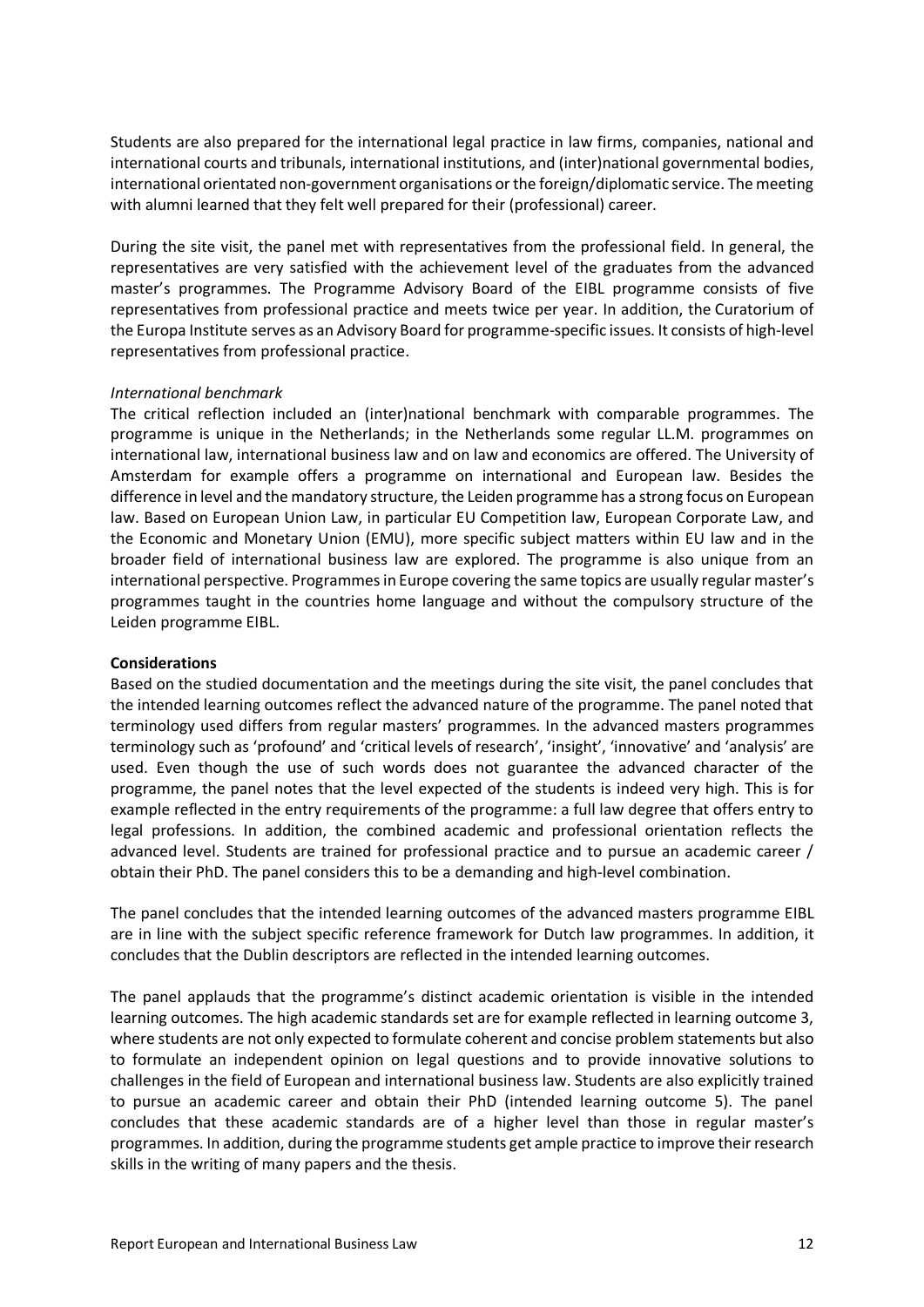The panel notes and highly appreciates that the intended learning outcomes also reflect the professional orientation of the programme; during the programme students develop a professional work ethic enabling them to work in an international and intercultural environment (intended learning outcome 6) and students can apply the learned knowledge, research and practical skills in a career at advanced level as a legal professional (intended learning outcome 5). In addition, the professional orientation of the programme is reflected in the moot court competition, the contribution by (guest) lecturers with ample experience in professional practice, and the professional experience of the students themselves (see also standard 2).

The international character of the programme is explicitly part of the intended learning outcomes and the programme, in which for example students gain profound knowledge of and insight in the field of European and international business law and specialised fields. Students also learn to work in an international and intercultural environment (learning outcome 6). This is also noticeable reflected in the international classroom, with international students and international lecturers, the programme has realised (see also standard 2).

The panel notes that from an international perspective, the EIBL programme is quite unique. There are programmes in the world that also focus on international and European law, but without the comparative perspective, the advanced level and the mandatory structure of the programme.

In summary the panel concludes that the intended learning outcomes systematically surpass by a considerable margin the generic quality standard and can be regarded as an international example. The intended learning outcomes reflect the very high academic standard (i.e. academic orientation) and the explicit professional orientation of the programme as well as the international focus of the programme. In addition, the intended learning outcomes seamlessly match the subject specific reference framework and the expectations of the (international) professional field. The professional orientation of the programme and the use of guest lecturers ensure close contact with the demands in the professional field. The intended learning outcomes also match with the universities and the Law School's vision on excellence as defined for the advanced master's programmes, the Law School's ambition to tie in research and education and the Law School's international focus.

#### **Conclusion**

The panel assesses Standard 1 as Excellent.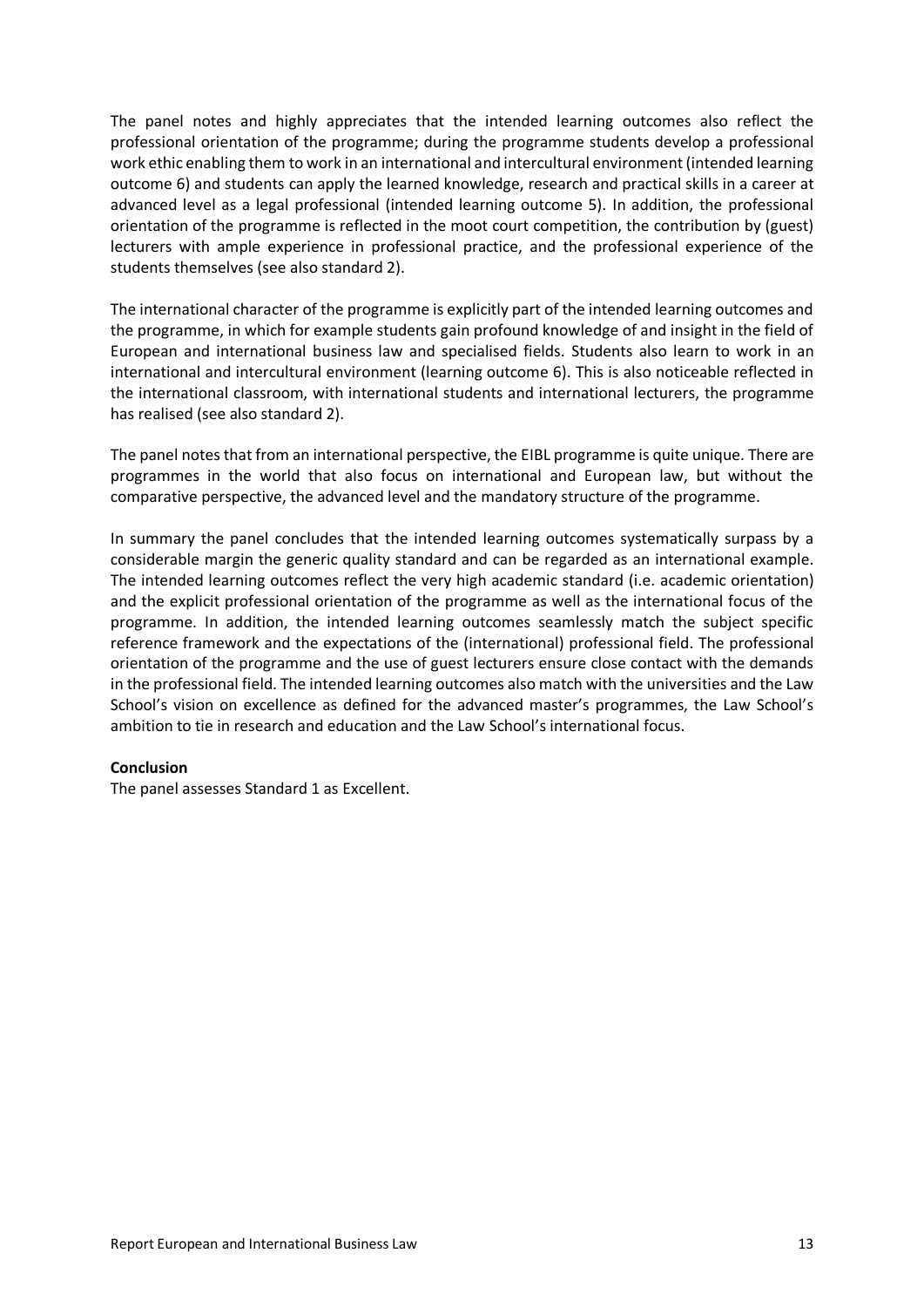## **2. Teaching – learning environment**

*Standard 2: The curriculum, the teaching-learning environment and the quality of the teaching staff enable the incoming students to achieve the intended learning outcomes.*

#### **Findings**

The programme (60 EC) consists of eight courses and a thesis (Appendix 5). The programme is fixed and offers a coherent structure of mandatory components. In addition, extracurricular activities such as the European Law Moot Court competition, additional courses (non EC), workshops, field trips to the European Commission and the Court of Justice of the European Union, conferences and internships are offered. Students are encouraged to participate in these extracurricular activities. For course assignments (presentations and papers), students can either choose from a list of topics provided by the programme or propose a topic of their own. Students can attend one course in any of the other advanced master programmes of the Law Faculty (without charge) to further broaden their horizon or deepen specific knowledge. The programme translated the intended learning outcomes into learning goals per course. Besides, the relation between the intended learning outcomes and (learning goals of) the courses is made explicit in a matrix. In addition, for each course the specific skills that are addressed are made explicit, as well as the relation with the requirements of the professional field and academic thinking (of the student).

The first two 'foundation' courses provide students with knowledge of European Union (EU) law. In the Legal Foundations of the European Union course students learn about the constitutional, institutional and administrative law of the EU and the relationship of this law with the national law of the EU member states. Topics such as the development of the EU in its present form, the nature of EU law and its core constitutional principles and the EU institutions are discussed. The second course, on The Internal Market and Regulation, covers the substantive economic law of the European Union as relevant for international business. Related to this, the main focus of the course is on provisions in the Treaty on the Functioning of the European Union on the internal market (the four freedoms: free movement of goods, persons, services and capital). The course also addresses the integration on the EU level of national laws through secondary measures.

The European Law Moot Court competition is integrated in both courses mentioned above. All students deal with selected aspects of this moot court. In addition, students can choose to fully enter the competition. The moot court competition is organised as a *Privatissimum*, with intensive teaching, research and written and oral submissions by students.

In the second semester, different aspects of business law, such as competition law, corporate and financial law and intellectual property law are discussed from a European and an international perspective. These three courses also have a comparative and contextual perspective. In addition, the second semester comprises the Regulating EU External Trade course, the WTO and International Investment Law course and the International Arbitration course. In these courses respectively the European Union's external agreements with third countries, the business and social issues that create a case or controversy under international trade or investment law and the role and functioning of international arbitration are discussed.

The programme offers two extra curricular (non-compulsory) workshops, on mergers and acquisitions and international capital markets. These workshops are also used to test the viability of integrating new topics in the programme. And part of these topics are integrated in the course on European and International Corporate Law.

The academic orientation of the programme is present in the academic and research skills that are an integral part of the courses. In each course, students are expected research issues of substance and to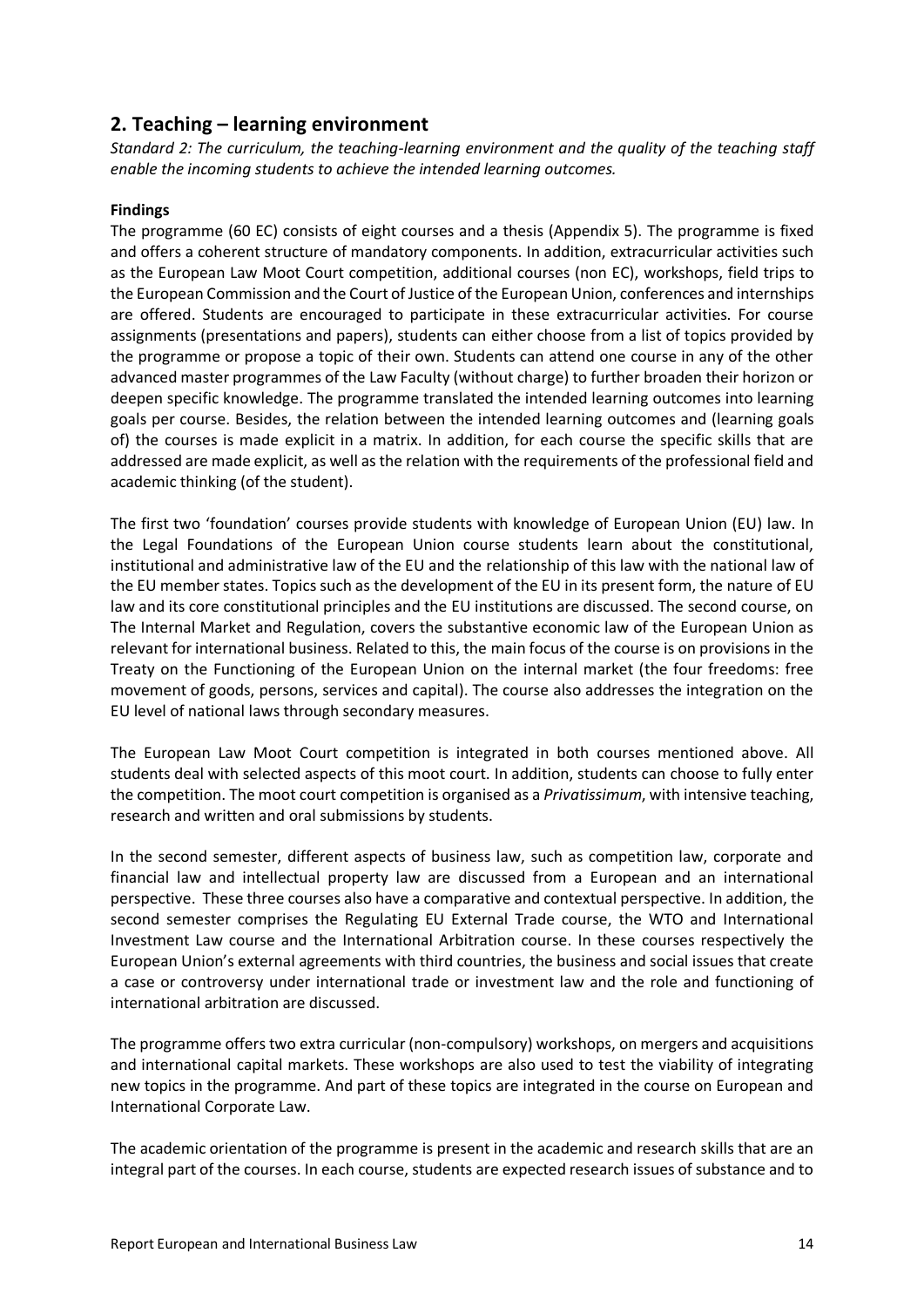present their findings by means of class presentations and papers. During the programme, the character of these assignments progresses, from more obvious cases to complex cases with incomplete or limited information and multi-level jurisdictional aspects. The methodological research training of the programme is based on the Charts methodology, specifically devised for EU law. In addition workshops on different aspects of research and writing skills (thesis workshops), plagiarism, making exams and the writing of papers are organised.

The professional focus of the programme is apparent in the European Law Moot Court competition, the input of (guest) lecturers and in the extracurricular excursions. During the moot court competition, students simulate a case before the Court of Justice of the European Union. For all students, part of this moot court is mandatory in the first course of the programme. Students can also fully engage in the moot court competition and if so, are fully supported in this by the programme (also financially). The field trip takes students to the European Commission and the Court of Justice of the European Union. In addition, other excursions are organized and participation in seminars and activities that take place both within and outside the Faculty is encouraged. In addition, legal skills are addressed in several courses, where students are expected to prepare case law, to analyse and apply EU financial markets and services regulation, to revise contractual documents and to negotiate these based on the client's strategies and to interpret treaty language. Even though the programme encourages internships; these are not a mandatory part of the programme. The panel learned this is because of the limited internship possibilities in international organisations and international operating firms. The latter firms in the Netherlands also require Dutch language abilities, which is a barrier for international students. Resulting from the previous (re)accreditation of the programme, a career week with career related workshops is now part of all advanced masters programmes. Besides, a dedicated career advisor is available for all students of Leiden Law School.

Students and the many (guest) lecturers involved in the programme also bring their own working experience to the classroom. Some students have ample work experience, which enhances the debates and discussions during the lectures. It also allows for comparison between legal systems. In the course descriptions the relation of the course with the requirements of the professional field is made explicit, as well as the specific legal skills that are addressed during the course. The site visit made clear that students value the case-based approach of the programme, as well as the moot court, the international perspective of the programme and the international classroom and the interaction between theory and practice in the programme.

#### *Intake*

The programme aims to attract excellent students from (foreign) universities to create a stimulating high-quality international learning environment. The number of students is stable, varying from still growing, from forty in 2011 – 2012 to 33 in 2016 – 2017. Students come from all over the world, usually representing more than fourteen countries across Europe, North and South America, and Asia in particular (less often also from Africa).

The main requirement for enrolling is a full law degree (defined as providing access to legal professions), with sufficient knowledge of international law. In addition, proven English language proficiency, a sufficiently high performance in a general law programme (validated by grades and accompanying grade criteria) and two letters of recommendation from current or previous professors and/or employers have to be submitted. The Admissions Office checks all applications;the Programme Board is responsible for the final selection.

During the site visit, the panel discussed the entry level of the students with students and lecturers. This because the requirement of a full law degree may vary between countries, which can lead to differences in student's entry level and content. It became clear that the first course, on the legal foundations of the European Union, assures that all students have the same starting point and context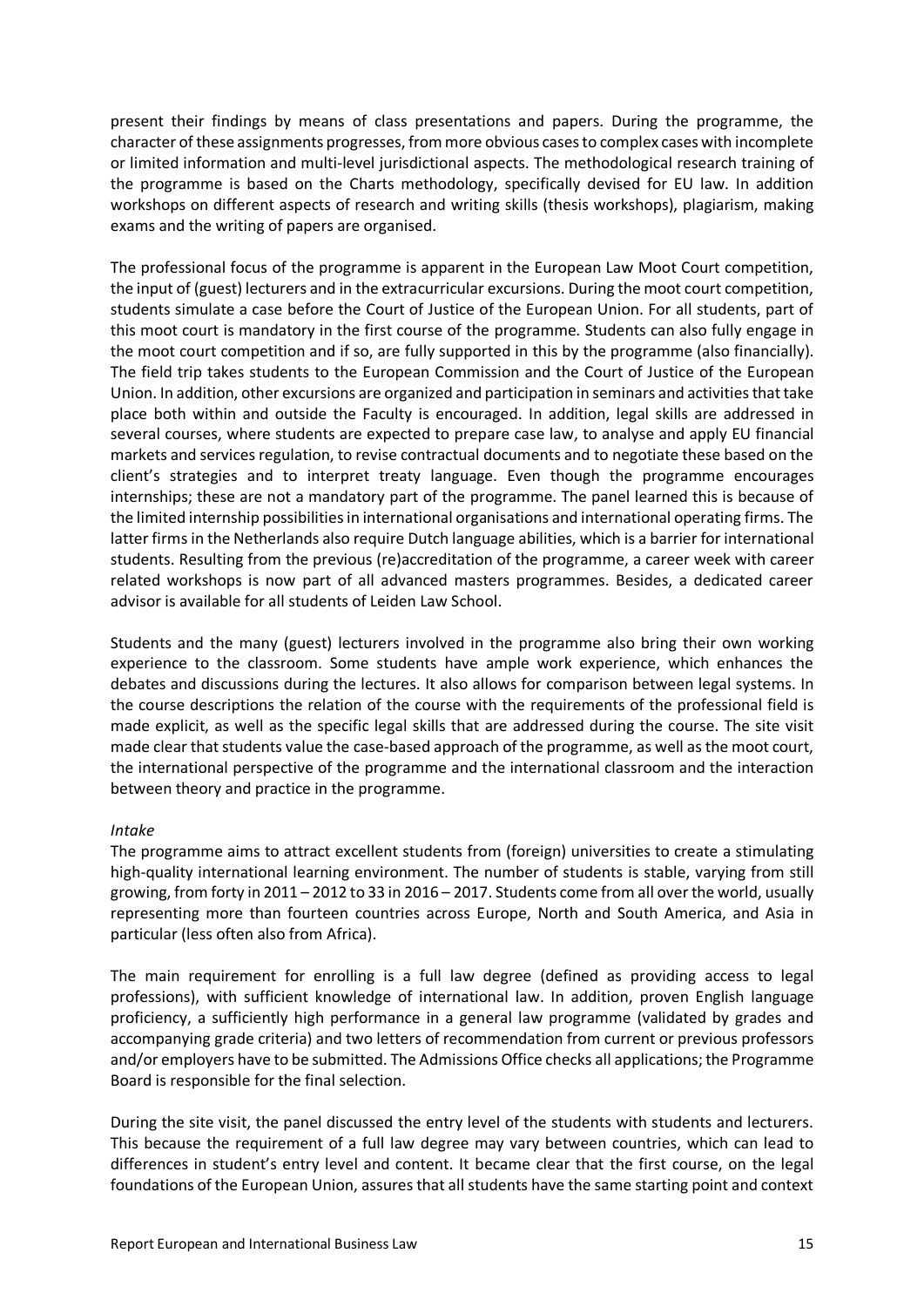for the rest of the programme. In additions MOOCs on European law are available and students receive additional reading material. The thesis workshops also provide extra support in conduction research and writing. In addition, extra training and guidance from the programme coordinator are available on an individual basis.

#### *Didactics*

At Leiden University, teaching is explicitly connected to research. The university aims to provide graduate students with academic education at the frontiers of academic development and thorough academic research training. In the programme, the perspective of teaching is both international and academically rigorous. All courses have a cross-national approach and involve international academic literature.

Teaching is based on the Socratic method. During the courses several methods are used, such as interactive lectures, student panels that help spurring class discussions, mini-moot courts, discussing readings and cases to be prepared for class; individual and group assignments, presentations, class discussions, a mock arbitration hearing at the Peace Palace in The Hague and study visits to law firms/companies/ national competition authority.

The programme aims for high-level course discussions between lecturers and students and peer learning amongst students, based on both a practical and theoretical approach to the subject area. All classes are mandatory. Classes take place in the form of seminars, normally held in two to three-hour sessions. Students are expected to prepare their classes thoroughly and be active during the classes. The international composition of the student body allows for the cross-national approach and adds to the discussions in the classes. During the site visit, students and alumni confirmed this. They value the interactive and intensive teaching and the small scale of the programme.

#### *Staff*

The professional and international orientation as well as the high academic standards of the programme are also reflected in the qualifications of all staff involved. The teaching staff consists of Leiden University staff and guest lecturers. Most of the (guest) lecturers involved are professors, with a track record in research on European and international business law. In each course, several guest lecturers from different international organisations and different disciplines are involved. These guest lecturers represent the professional practice of European and international business law and allow for interactive discussions with students about real-time issues in tis field of law. The use of guest lecturers also provides students with the opportunity to visit their organisations or companies and to build upon their legal network. Guest lecturers are selected on their specialised knowledge; their knowledge of English and presentation skills are also taken into account.

For each course a course coordinator is appointed. The course coordinator is part of the academic staff of the faculty and ensures the quality and level of the teaching. During the site visit it became clear that the course coordinators are very active in keeping up in touch with the (guest) lecturers and informing them about the themes discussed in previous classes. Students appreciate the approachability and helpfulness of their lecturers and coordinators.

#### *Facilities and organisation*

The programme is offered at the Leiden Law School, where students' can enjoy the same facilities (lecture rooms, library etcetera) as all other students.

The Office for International Education (which employs the academic- and programme coordinators of all advanced master's programmes) arranges recruitment, selection and support for students and staff. On a daily basis, the academic coordinator and the programme coordinator support students and staff. Their lecturers monitor student's progress. Lecturers discuss concerns regarding student progress and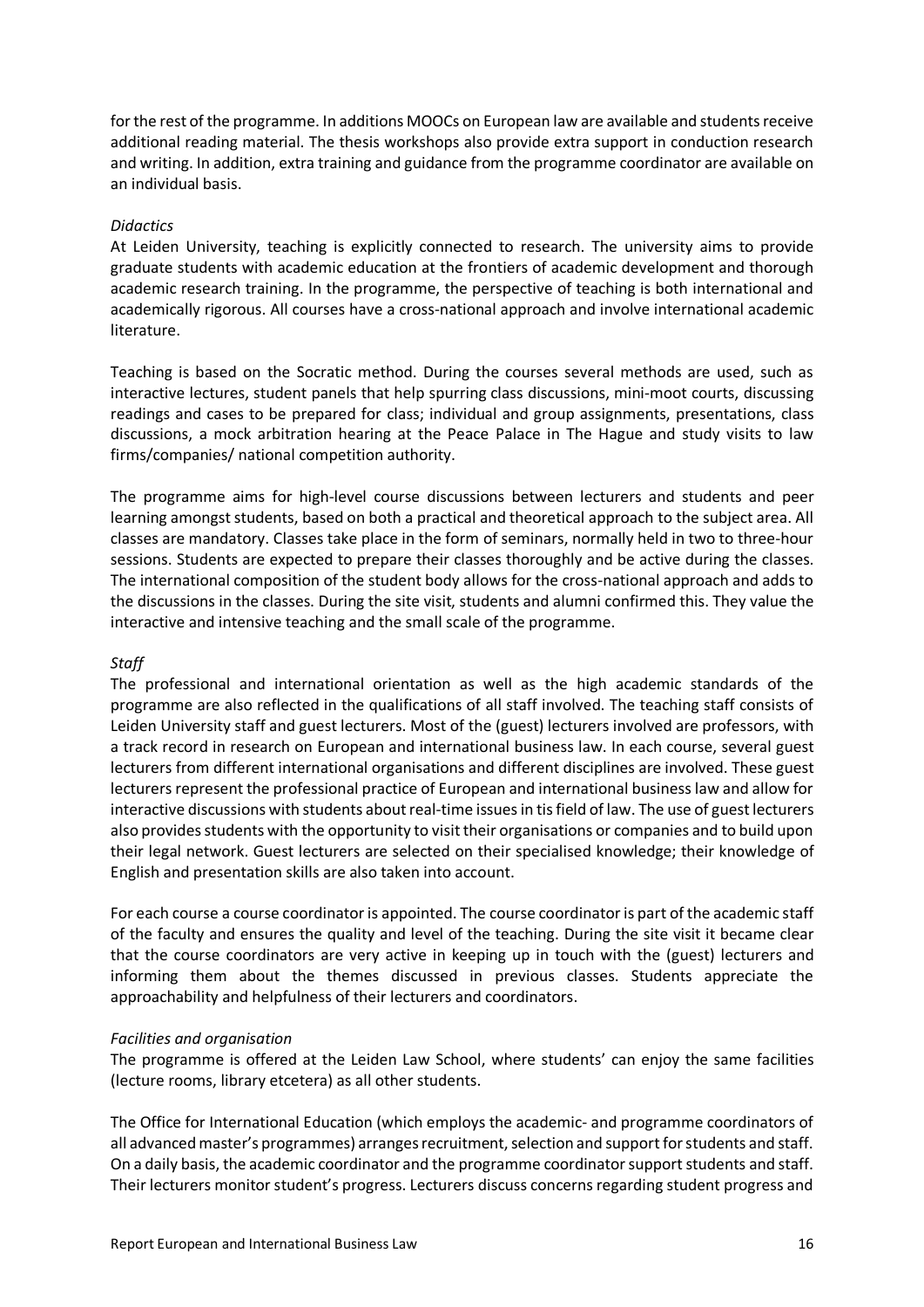performance with the academic or the programme coordinator. Additional support for students, for example one-to-one sessions, additional readings or student counselling, is always available and tailored to the student's need. The programme also offers 'Winter and Summer Schools', which gives students the opportunity to further explore specialized topics of their interest.

During the site visit, the panel also met with representatives from the Programme Advisory Committee. This committee represents all advanced masters programmes from Leiden Law School. The committee consists of an equal number of representatives of students and academic staff. The student members stay in close contact with the student representatives from each programme, by for example organising meetings with all student representatives prior to meetings of the Programme Advisory Committee, and through Facebook and Whatsapp. In the near future, student representatives will be able to attend the meetings of the committee as observers. Each year, all courses are evaluated. A random sample of the results of these evaluations is discussed in the Programme Advisory Committee.

#### **Considerations**

The panel concludes that content and structure of the programme enable students to achieve the intended learning outcomes. Its coherent and mandatory structure ensures that all students gain an advanced level in their knowledge and understanding of European and international business law. The panel concludes that the assignments during the courses and the thesis offer ample room for focussing on student's individual interests. The panel notes that the relation between the intended learning outcomes and the course is labelled in the course descriptions. The course descriptions also explicitly name the skills that are addressed during the course and how these skills are addressed (for example research skills, legal skills and writing skills). Moreover, the relation with the requirements of the professional field and academic thinking (of the student) is described. During the site visit, the panel also studied materials and literature used in the programme. Based on this, the panel concludes that the materials used are up to date, relevant and of academic master level.

In addition, the panel appreciates the gradual build-up of in-depth systematic and comparative understanding in European and international business law during the programme. The panel appreciates the (international) legal focus of the programme and the fact that economic issues are also addressed (related to and consistent with legal issues). This is for example part of the European and International Competition Law course.

The panel is impressed by the fact that the programme succeeds in realising a truly international and intercultural classroom. The international diversity of the student body, the European and international focus of the programme, the international experience of the lecturers and the teaching methods in which international and intercultural aspects of human rights law are addressed, all add to this conclusion. Students not only learn about different (cross-national) views on and practice in European and international business law but also to accept and respect cultural differences and to work with people from different international backgrounds. This is also an explicit part of the intended learning outcomes (learning outcome 6), as mentioned in standard 1. Students also value the international classroom, as became clear during the site-visit.

The small scale of the programme and the use of the Socratic method allow for interactive and very intensive teaching. Students value this highly, the panel learned during the site visit. Alumni also noted the high workload of the programme, which helped them to prepare for their professional career. The panel concludes that the programme is quite demanding, all classes have to be prepared, active participation during classes is expected and all courses have multiple forms of assessment.

The panel is equally impressed by the integration of the academic and professional orientation in the programme. The high academic standard (reflected in learning outcome 2, 3 and 4) is part of all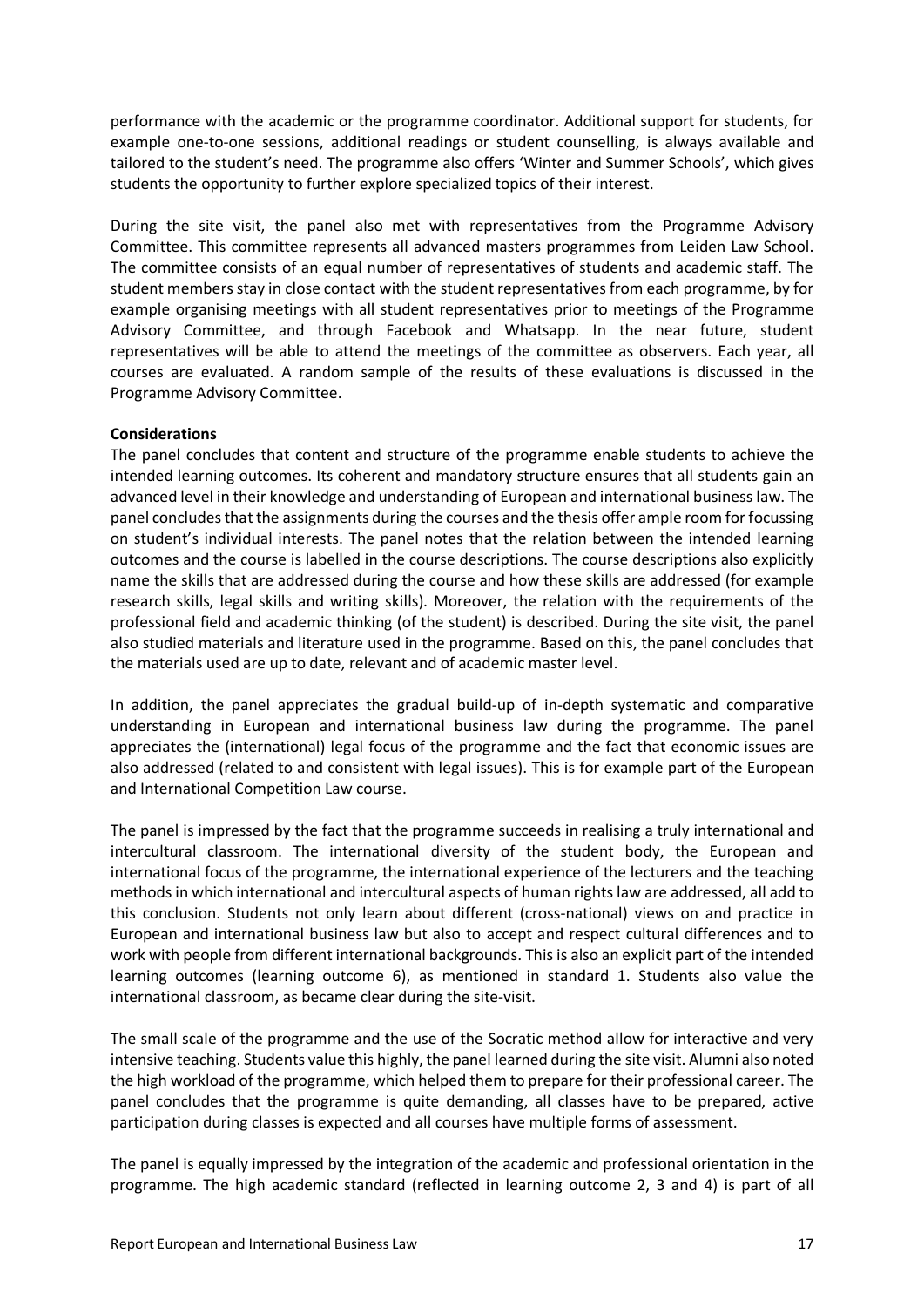courses, in the literature studied; the papers and research assignments students have to write and ultimately the thesis. The training of written and oral skills is incorporated in almost all courses, ensuring that throughout the programme students can improve their skills. Starting with the preparation of the thesis outline in the first semester supports this. The way in which there is a gradual build-up and the fact that ample feedback is provided to students ensures that their academic skills are enhanced throughout the programme. The committee notes that the Charts methodology used by the programme is very structured and visual and off added value for students. The fact that publications have resulted from the theses attests to this finding.

The professional orientation is prominent in all courses, by means of the many guest lecturers, the professional experience of lecturers from Leiden University and the professional experience students bring to the classes. In addition, in the moot court competition and the excursions add to this. This contributes highly to the realisation of the intended learning outcome regarding application of knowledge and regarding developing a professional work ethic enabling them to work in an international and intercultural environment (intended learning outcomes 5 and 6). This is very valuable for the students as it aids them in building an international network and it prepares them for their professional career very effectively. The site visit made clear that students as well as the representatives from the professional field value the interaction between theory and practice in the programme. The committee recognizes the programme's arguments for not offering a mandatory internship. The limited options, the various requirements of the organisations or firms and the limited space in the programme make this quite difficult.

Based on the CV's and the discussions during the site visit, the panel concludes that the staff is very specialized, of high quality and very involved in the programme. The panel regards the teaching staff as leading scholars in the field. The guest lecturers involved (from academia as well as professional practice) are also experts in their field. In addition, students highly appreciate the approachability of their lecturers as well as the quality of the lectures and lecturers.

The panel concludes that the entry requirements of the programme are fitting for an advanced level master's programme. To make sure all students have a solid base at the commencement of the programme, the programme starts with the foundational course on the legal foundations of the European Union. In addition extra support is available on an individual bases. Based on the documents and the site visit, the panel notes that students are quite successful in obtaining prestigious international scholarships for attending the programme.

The programme has adequate facilities and a dedicated support structure in place. During the site visit the panel learned that students appreciate the approachability and support of their coordinators and of the Office for International Education. The panel values the role of the Office for International Education. It offers students as well as lecturers ample support, ranging from administrative issues including assistance for scholarship applications (for students) to filling out assessment matrices (for lecturers). With the Office for International Education and the before mentioned Quality Assurance Standing Committee, an effective structure for quality assurance for all advanced master's programmes is in place. The committee was especially impressed by the dedication of the Programme Advisory Committee. With the help of this administrative structure, the high level of each of the advanced master's programme can more effectively be strengthened and ensured. In addition, the panel noted that the programme has incorporated the recommendations made during the last (re)accreditation. For example an Exam Committee and a Programme Advisory Committee have been installed, the professional field is more involved in the programme and the topic of financial and securities law has been added to the programme.

In summary, the panel concludes that the quality of the teaching – learning environment systematically surpasses the generic quality standard and can be regarded as an outstanding international example.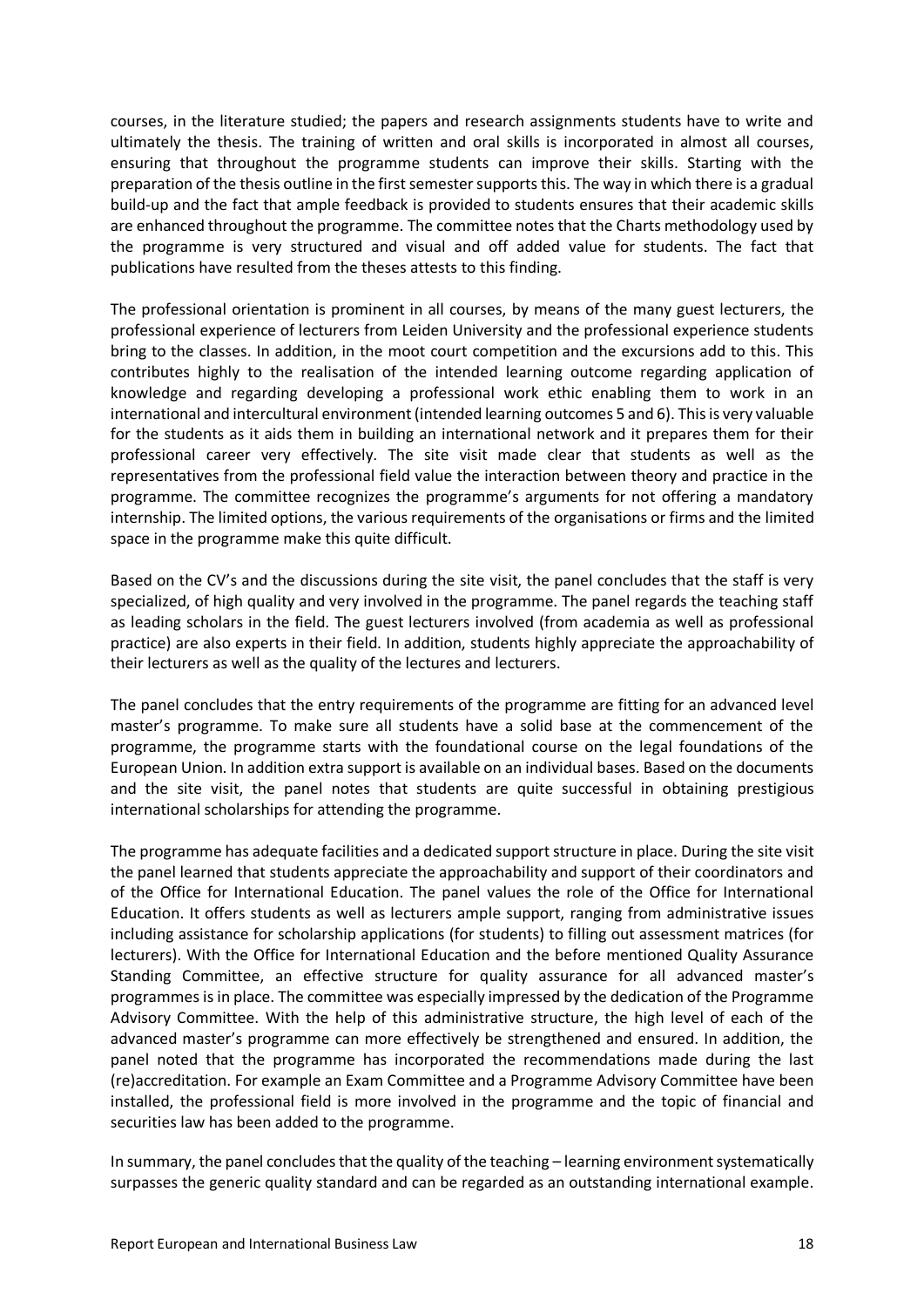The panel is very much impressed by the intensive and interactive teaching method and the international and intercultural classroom that is being realized. The programme takes into account the diversity of the students admitted and uses this diversity to enhance the interaction during the classes. The intended learning outcomes have been translated very coherently in learning goals of the different parts of the programme. In addition, the professional and academic orientations have also been translated in a consistent manner in the programme and in the teaching staff. The teaching-learning environment vastly encourages students to play an active role in the design of their own learning process.

#### **Conclusion**

The panel assesses Standard 2 as Excellent.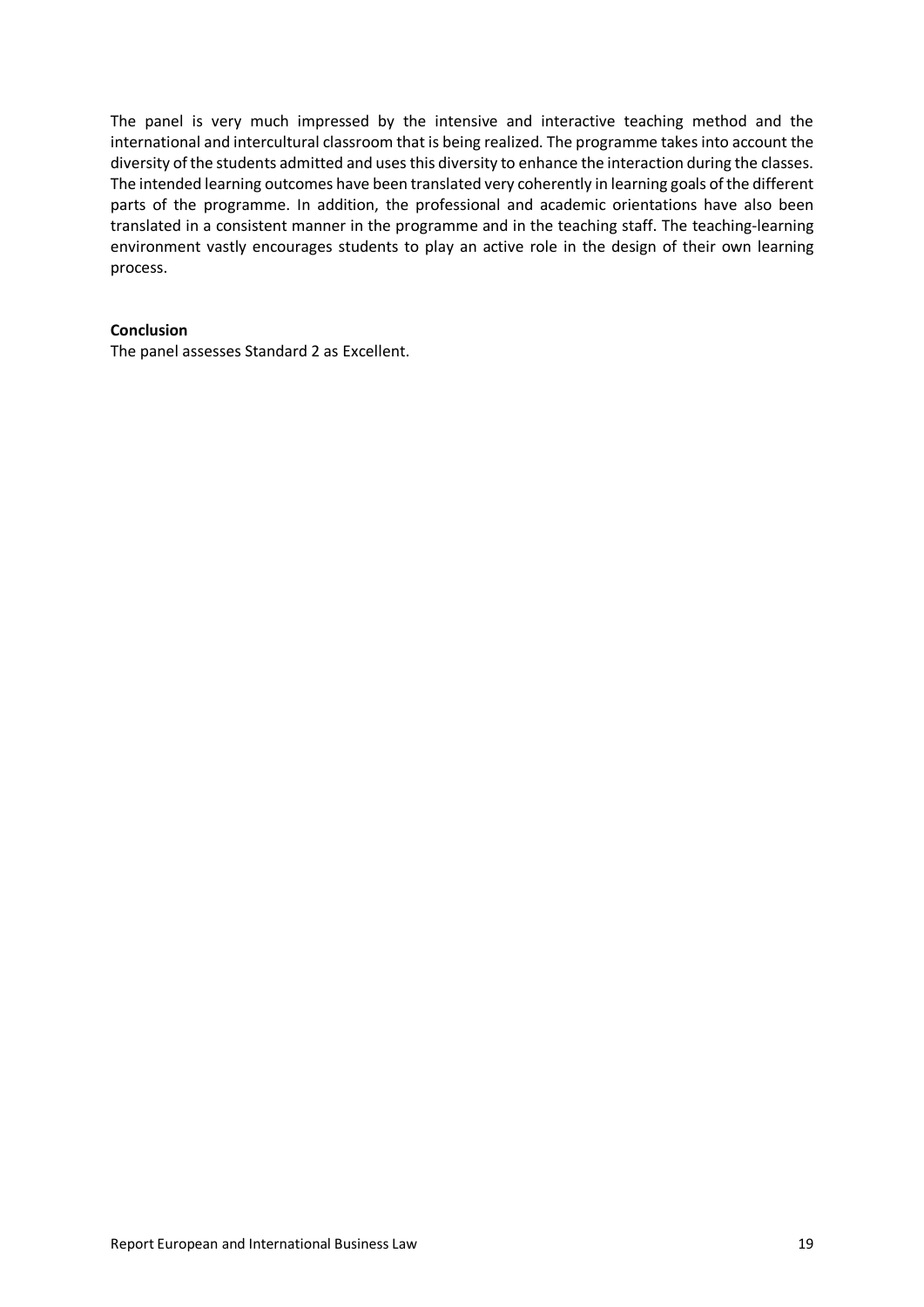### **3. Student assessment**

*Standard 3: The programme has an adequate system of student assessment in place.*

#### **Findings**

All advanced master's programmes use the same format for assessment and awarding grades. The criteria for assessing exams, papers and presentations (and the forms that are used) are similar for each programme. Furthermore, for all courses assessment matrices have been developed. With these matrices, the programmes want to ensure the (continuity) of the level and scope of the assessments. Lecturers have been trained in the use of course assessment matrices.

In most courses multiple assessment methods are used, for example written exams, assignments, (individual or group) paper, (individual or group) presentation, take home exam or a client's memorandum (paper). Some courses also offer mid-term assessments. In courses with multiple assessment methods, the finale grade is a composite grade based on weighted percentages for each assessment method. Students are informed about this (and the assessment criteria / forms) in advance, by their lecturers and the course descriptions (which are available online). Lecturers discuss the assessment methods at the beginning of the course and after the final exam students can review their exam. Students can also discuss their exam individually with their lecturer. Students appreciate the feedback they receive on their papers, as became clear during the site visit. They also value the possibilities of discussing the feedback with their lecturers.

#### *Exam Commission*

The Exam Commission for the advanced master programmes is an integral part of the institutional framework of Leiden Law School. The Exam Commission has a supervisory responsibility with regard to the final exam, examinations and tests (correctly applying examination regulations, mediation in appeals, quality assurance). The Exam Commission enforces regulations (guidelines for examiners, regulations regarding fraud, assessment of exams, and compensation rules). It grants exemptions from the rules in individual cases (course exemptions, additional opportunities for examination, granting lenience). The Exam Commission randomly audits the assessments and the thesis. In this audit, the learning outcomes and the learning objectives of the course are taken into account, to ensure and check whether the assessment methods of the course meet the required level and objectives. At the beginning of the year, the Exam Commission checks the variety of the assessments used in the programme, based on an overview of all courses, assessments (including weighing) and the programming of the assessments throughout the year. Moreover, the Exam Commission checks a sample of course matrices and provides feedback if necessary.

The Exam Commission consists of members of the academic staff and an external member. The Dean appoints all members. The Exam Commission collectively sets up rules and policy. The Exam Commission meets at least three times per year. Additional meetings may be held if needed. Each member has his or her own specific specialisations. The secretary supports the Exam Commission.

During the site visit, the panel met several representatives of the Exam Commission. And it became clear that the Exam Commission put a lot effort in standardizing assessment forms, implementing the assessment matrices and evaluating the assessment procedures and the content of the assessments. Next on the agenda of the Exam Commission will be validation of all learning outcomes with use of the assessment matrices. The handling of complaints is rare, as only very few students ever file a complaint.

The panel also discussed the disadvantages and advantages of take home exams with the representatives of the Exam Commissions. It became clear that the Exam Commission is well aware of these (dis)advantages and that a take home exam is always used in combination with other assessment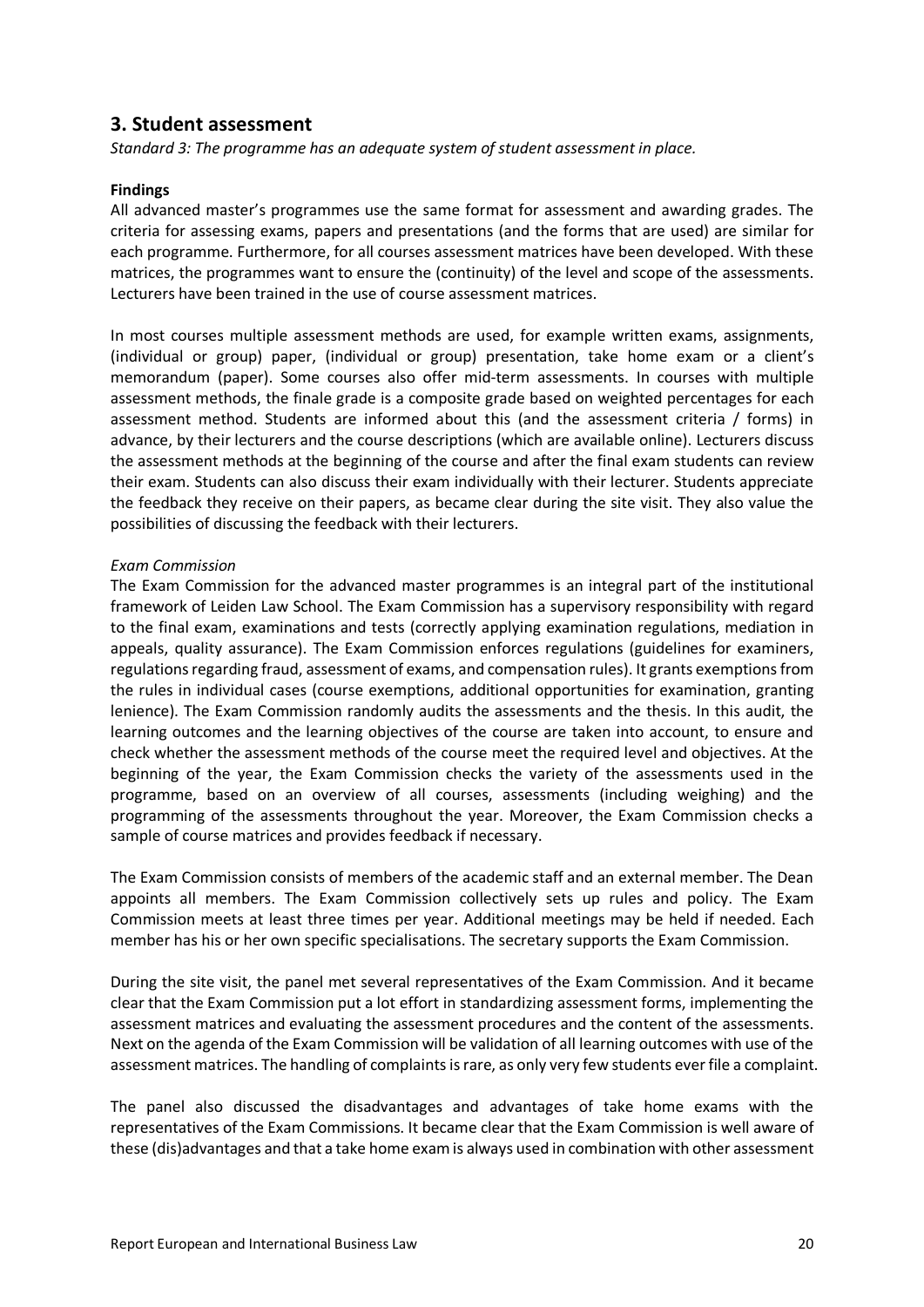methods. The programme director is responsible for the balance in assessment methods used in the programme; the Exam Commission checks this balance and the variation of assessments methods used.

#### **Considerations**

The panel is impressed by the assessment system in place. The use of multiple assessment methods and assessment matrices ensures the validity and reliability of the assessments while ensuring that a weighted balance will normally benefit all students in that some of the assessment methods will operate to their strengths while others might not. The panel concludes that the different assessment methods tie in with the intended learning outcomes and the learning goals of each course, and are suitable for an advanced master's programme. In addition, the panel studied several exams and papers during the site visit and noted that these were of a very high level. The exams studied require critical thinking and extensive and in-depth answers from the students. The panel also noted that the instructions regarding assignments and the information about the exams is very detailed and transparent for students. The panel values the room for written feedback on the different assessment forms used. Furthermore, students appreciate the feedback they receive and the discussions during the last lectures of each course about the examination.

The panel concludes that the Exam Commission is actively involved in assuring the quality of the assessments and the overall level of the programme.

#### **Conclusion**

The panel assesses Standard 3 as Good.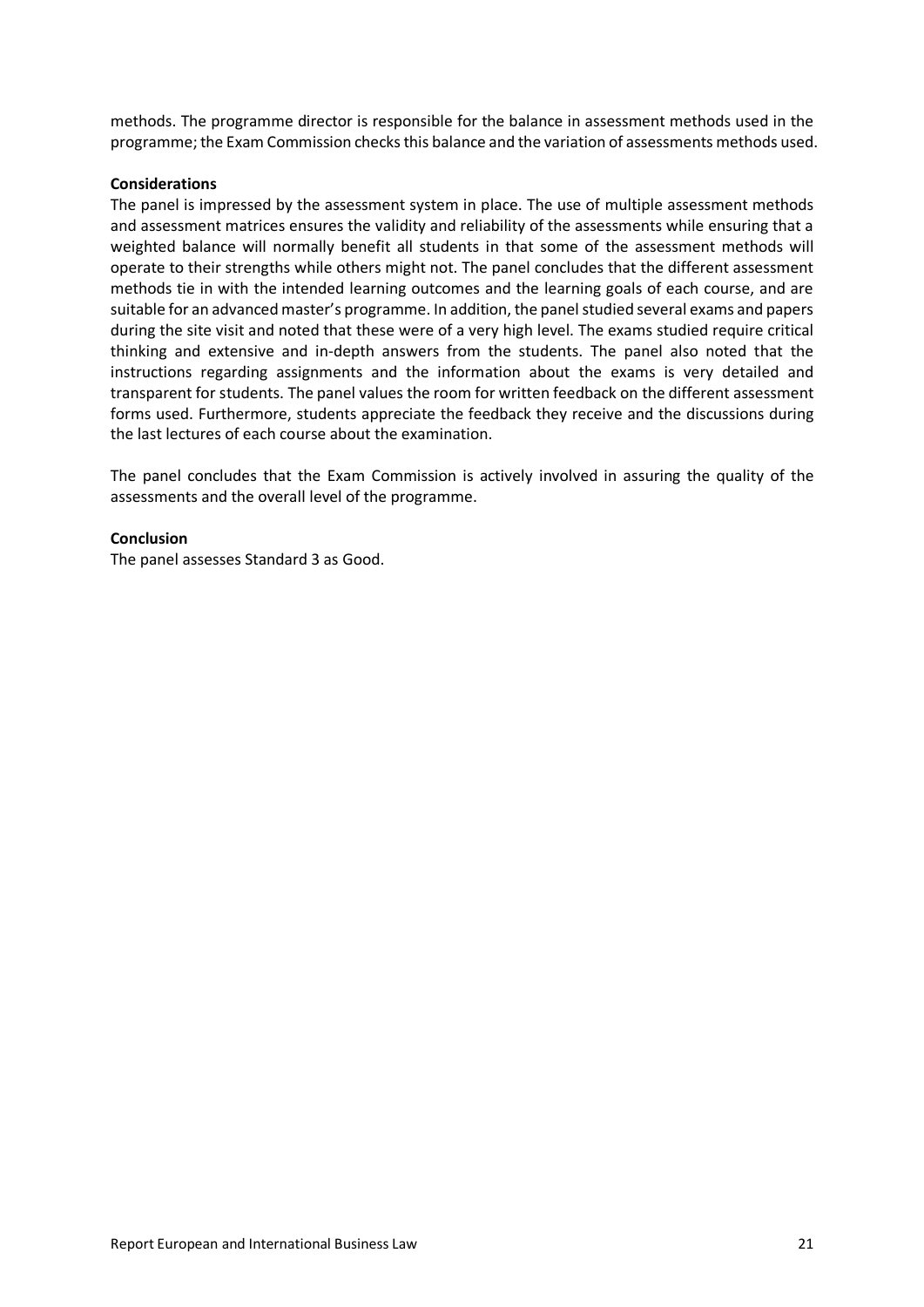### **4. Achieved learning outcomes**

*Standard 4: The programme demonstrates that the intended learning outcomes are achieved.*

#### **Findings**

The programme is finalised with a master's thesis (10 EC). The thesis must address and analyse a substantive issue in the field of European and international business law and include a comparative perspective. Students are encouraged to start thinking about a potential thesis topic and researching in the middle of the first semester. Thesis workshops run from January to May. These workshops provide the students with further incentives to work on their thesis and give both structure and coaching opportunities (in addition to supervision by the supervisor). Throughout the writing of their thesis, students are monitored by their supervisor (a professor or senior lecturer in the programme with a PhD or equivalent qualifications), both in terms of methodology and substance.

The thesis is expected to be analytical, well researched, use an adequate methodology and show the student's ability to synthesize the subject matter. The programme aims for theses to be of publishable quality.

Students conduct their research largely independently, with varying degrees of supervision from the staff. The thesis is written in quite a short period of time and is expected to present new and innovative findings in areas in European and international business law that have already been defined. The detailed thesis guidelines inform students about the thesis procedure, the grading and the deadlines.

The same as for the grading of the assessments, the grading of the thesis is done on the basis of a common procedure applicable to all advanced master's programmes. The student's thesis supervisor grades the thesis by means of a standard form, which will then be submitted to the programme coordinator together with the written findings of the supervisor. Depending on the topic a second supervisor can be assigned, in which case the second supervisor also grades the thesis. The assessment of the theses is a matter for the supervisors. In addition, to ensure consistency in the grading and to provide a second reading all theses are read by a second reader.

Furthermore, theses (one outstanding, one good and one with passing grade) are subject to an audit by a legal expert from the Exam Commission who was not involved in the thesis supervision. So far, the findings of the audit have been in line with the assessment and notably the grades given.

The programme stays in contact with alumni on a personal level. Alumni serve as editors of law journals, as research assistants, and as guest lectures. Alumni support the programme with job possibilities, opportunities for internships, represent the programme at education events in their countries, and act as a point of contact for future students. The critical reflection shows that the majority of the graduates enter or continue their careers in international departments of law firms, international businesses and international bureaus of government service, or international organisations. The annual alumni survey shows that graduates work in law firms (mostly internationally operating law firms); as corporate lawyers; for national governments; in international and European institutions (the latter including in particular the European Union but also other European organisations such as the European Energy Community); at national and international courts (including, for example, the Court of Justice of the European Union and the International Criminal Court). In addition, graduates also work at universities; or pursue further studies (in particular PhD research); as diplomats; and in diverse capacities, such as journalism, self-employed consultant, NGO's, Chambers of Commerce, or as a legal language editor.

#### **Considerations**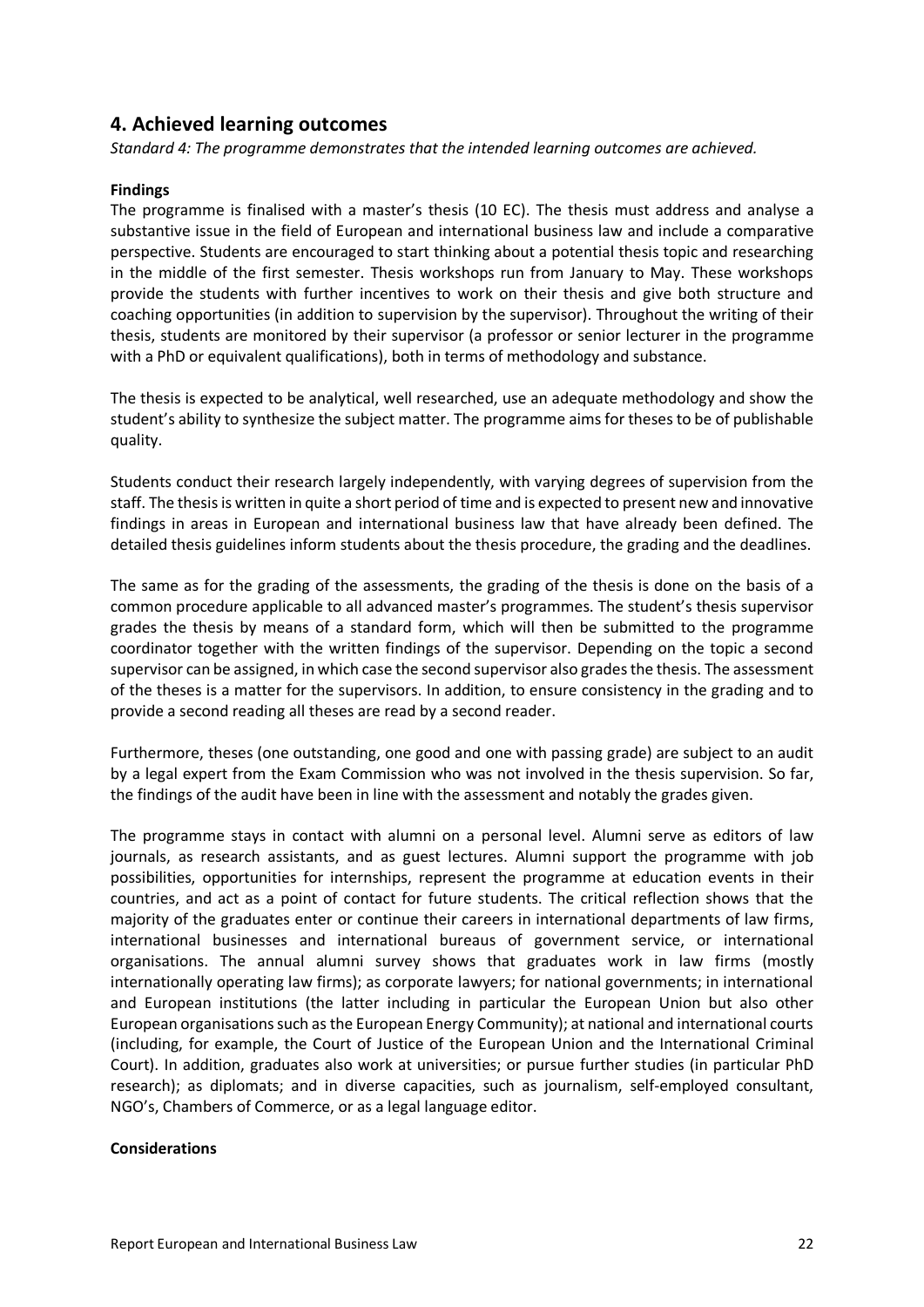The committee notes that the advanced master's programmes have a thorough thesis procedure, with detailed and transparent information available for students, clear assessment criteria and second reading of all theses. As mentioned in the previous chapter, the Exam Commission randomly audits theses from each programme.

The committee reviewed fifteen theses of the last two years of the programme. The panel realises that, even though all studied thesis are of a good level, the degree of achievement in relation to the intended final qualifications and the grades for the thesis vary, as in any academic programme. This depends partly on the skills and background of the individual student. The theses studied also show this variation in grading. The committee concludes that the average quality of the studied theses of the master's programme in European and International Business Law is however very high and that graduates of the master's programme achieve the advanced level. The studied theses showed an interesting variety of topics of current interest (for example new European policies or new developments in corporate law), all of which were thoroughly researched, convincingly structured and very well written indeed. The theses also showed a very proficient use of research methodology. The theses stood out in their good use of theory and up-to-date discussions of the relevant literature. The panel agreed with the grades given and also noted that the assessments forms provided ample feedback.

In summary, the panel is of the opinion that the theses reflect the advanced character of the programme and the high academic standard set by the programme. The panel also regards the level of the programme as an international example. This is, as mentioned above, reflected in the very proficient use of research methods and skills and the good use of theory and up-to-date discussions of the relevant literature. The panel concludes that the graduates well surpass the generic quality standard for a regular master's programme. The fact that publications have resulted from the theses attests to this finding. The meeting with students and alumni during the site visit confirmed the high level of the thesis / the programme. The students and alumni the panel met are eloquent and highly involved in the programme. The alumni survey shows that alumni find a relevant job (or internship) in (inter) national organisations in the field of European and international business law.

#### **Conclusion**

The panel assesses Standard 4 as Excellent.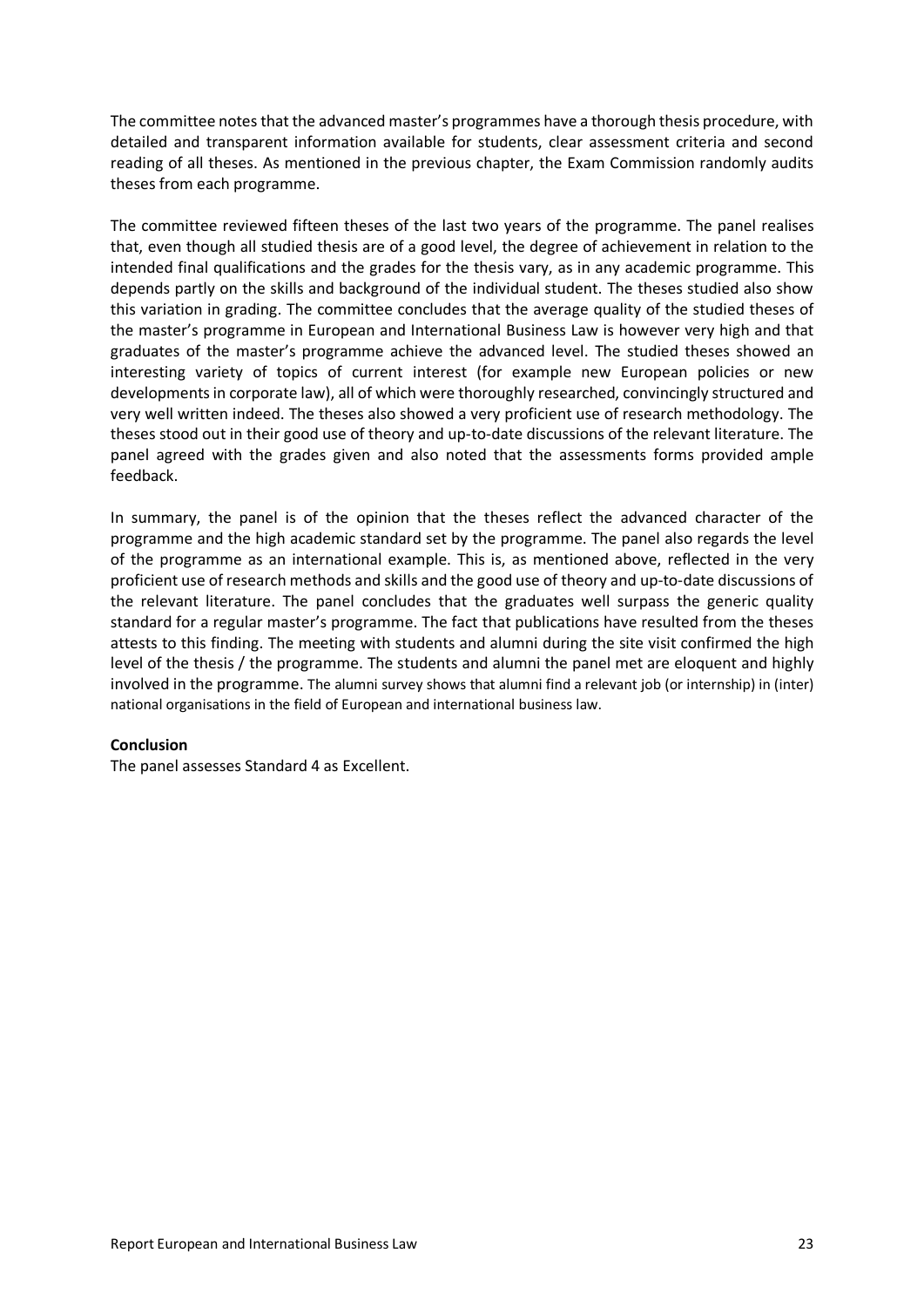## **Appendices**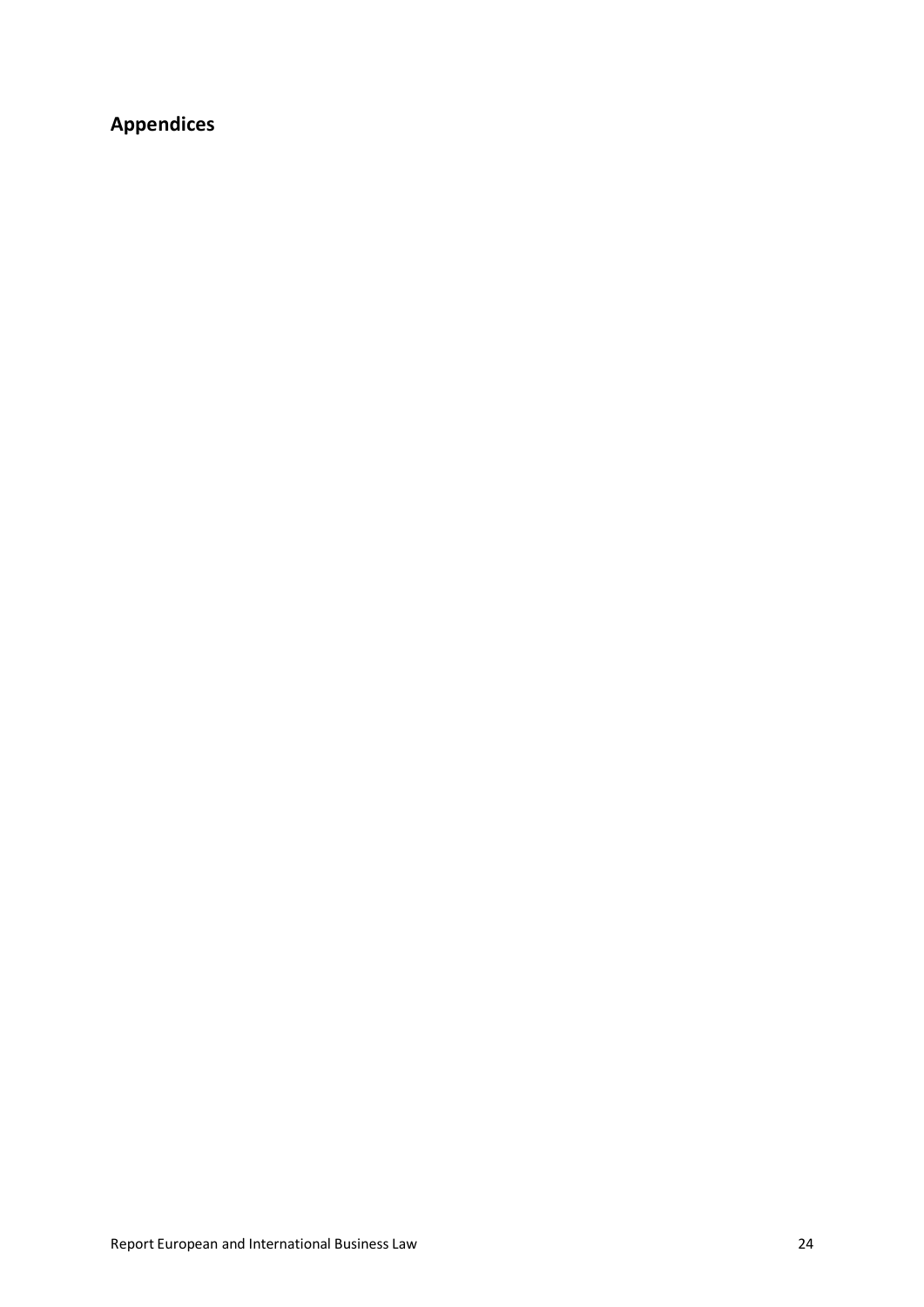## **1. Composition of the panel**

| <b>Name</b>                   | Role    | Brief job description of the panel members                        |  |  |
|-------------------------------|---------|-------------------------------------------------------------------|--|--|
| <b>Professor Friedl Weiss</b> | Chair   | Emeritus Professor of European Law, European and International    |  |  |
|                               |         | Economic Law, Institute of European, International<br>and         |  |  |
|                               |         | Comparative Law, University of Vienna, Austria                    |  |  |
| Professor Anna Masutti        | Member  | Professor of Air Law and European Transport Law, University of    |  |  |
|                               |         | Bologna                                                           |  |  |
| Professor Arild Saether       | Member  | Emeritus Professor and former Chair School of Management,         |  |  |
|                               |         | Faculty of Economics and Social Sciences, University of Agder     |  |  |
| Professor Eva Lievens         | Member  | Assistant Professor of Law & Technology at the Faculty of Law and |  |  |
|                               |         | Technology, Ghent University                                      |  |  |
| <b>Professor Marcel Brus</b>  | Member  | Professor of Public International Law, University of Groningen    |  |  |
| Ms. Alena Kurilova            | Student | Student of LL.M. in Commercial and Company Law, at the Erasmus    |  |  |
|                               | member  | University, Rotterdam                                             |  |  |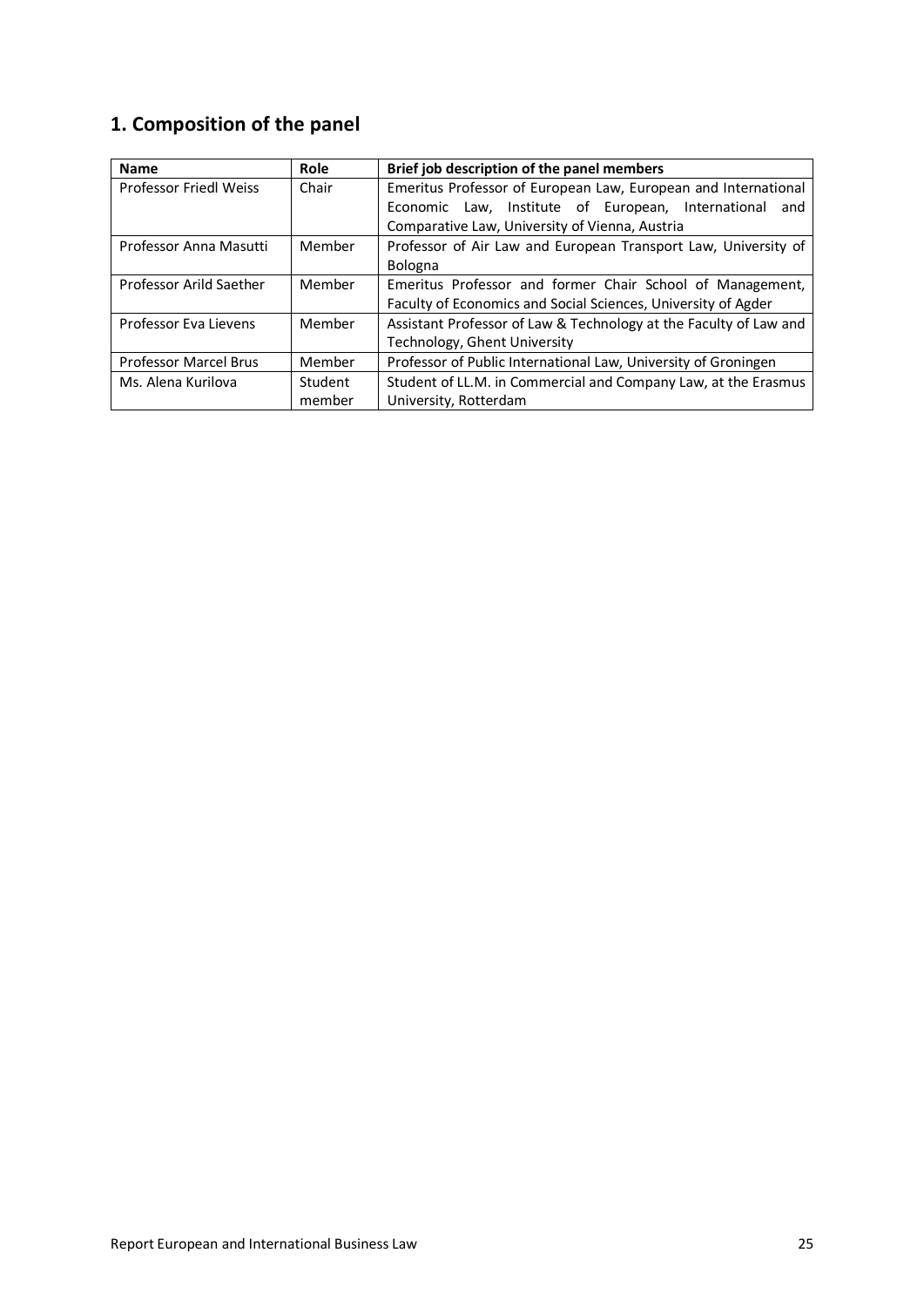### **2. Programme of the site visit**

#### **Tuesday, 3 April 2018**

19:00 Evening dinner (location: *Restaurant of the Golden Tulip Hotel*); Panel members introduction, preparation and discussion of key points and questions

\_\_\_\_\_\_\_\_\_\_\_\_\_\_\_\_\_\_\_\_\_\_\_\_\_\_\_\_\_\_\_\_\_\_\_\_\_\_\_\_\_\_\_\_\_\_\_\_\_\_\_\_\_\_\_\_\_\_\_\_\_\_\_\_\_\_\_\_\_\_\_\_\_\_\_\_\_\_\_\_\_\_

#### **Wednesday, 4 April 2018**

*Location: "Grachtenkamer", Leiden University Faculty Club, Academy Building, Rapenburg 73, Leiden*

09.00 - 09.30 **Meeting with members of:** *Leiden Law School* Prof. Joanne van der Leun, Dean of Leiden Law School, Ms. Anette van Sandwijk, Head of the Office for International Education, Leiden Law School, Ms. Sheena Bruce, Head Advanced Master Coordinator, Leiden Law School **Faculty of Governance and Global Affairs** Drs. Jolanda D. Riel QC, Director of Operational Management Dr. Julia Caussin, Head of Education Cluster and Senior Policy Officer

#### 09.30 - 10.30 **First meeting with the Programme Management of the eight programmes**

Prof. Christa Tobler, EIBL Prof. Titia Loenen, EIHRL Prof. Simone van der Hof, L&DT Prof. Madeleine Hosli, IRD Prof. Pablo Mendes De Leon, A&S Law Prof. Ton Liefaard, ICR Prof. Carsten Stahn, PIL Prof. Willem van Boom, ICCL Ms. Sheena Bruce

#### 10.45 – 11.30 **Meeting with Exam Commission and Programme Advisory Committee for: Leiden Law School**

Prof. Rick Lawson, Chair, Law School Exam Commission for Advanced Programmes Ms, Sylvia Vink, External Exam Commission Member, Law School Dr. Stephanie Rap & Mr. Amir Ali Abadi, Staff Members, Programme Advisory/Education Committee, Law School Ms. Emiliya Bratanova (EIHRL) and Ms. Susana Dittrich (EIBL) Student Members, Programme Advisory/Education Committee, Law School

#### **Faculty of Governance and Global Affairs**

Prof. Jan Melissen, Senior Research Fellow at the Clingendael Institute, Chair of the IRD Board of Examiners

Mr. Berry A. P. Frieling, LLB, Secretary of the Board of Examiners, Institute of Security and Global Affairs

Dr. Sinisa Vukovic, Assistant Professor, Chair of the IRD Education Committee (**tbc**)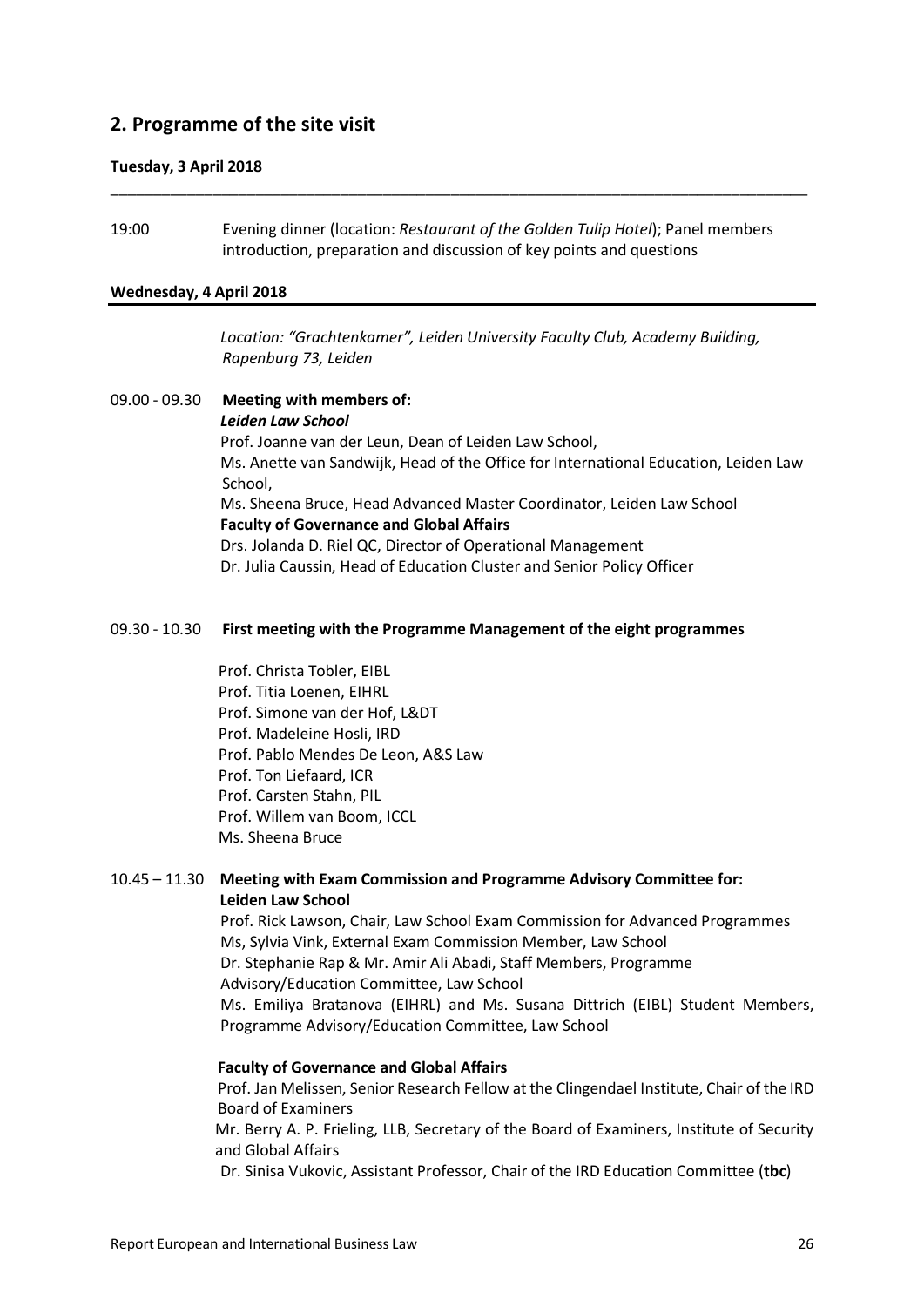Ms. Francesca Ghiretti, Student Member of the IRD Education Committee

#### 11.45 – 12.30 **Meeting with lecturers from two programmes A and B**

Dr. Pavlos Masouros, European and International Business Law Asst. Prof. Armin Cuyver, European and International Business Law Prof. Tom Ottervanger, European and International Business Law Prof. Freya Baetens, European and International Business Law Prof. Alex Geert Castermans, International Civil and Commercial Law Dr. Jeroen van der Weide, International Civil and Commercial Law Mr. Max van Leyenhorst, International Civil and Commercial Law Mr. Thijmen Nuninga, International Civil and Commercial Law

#### 12.30 – 13.30 **Lunch and open consultation**

#### 13.30 – 14.15 **Meeting with students and alumni from two programmes A and B**

Ms. Valérie Bayard, Student European and International Business Law Mr. Sebastiano Battaglino, Student European and International Business Law Ms. Smrithi Punnoose, Student European and International Business Law Dr. Narin Idriz, Alumna European and International Business Law Mr. Oscar Suarez Bohorquez, Student International Civil and Commercial Law Ms. Sushma Philip, Student International Civil and Commercial Law Mr. Matthew Brown, Alumna International Civil and Commercial Law Ms. Hosna Sheikhattar, Alumna International Civil and Commercial Law

#### 14.15 – 15.15 **Closed meeting panel, study time materials**

#### 15.15 – 16.30 **Tour/walk**

#### 16.30 – 17.30 **Meeting with representatives from the professional field**

Deepika Jeyakodi, Contracts and Bid Manager, Airbus Defense & Space Prof. Dr. Martin Kuijer, Senior Legal Adviser, Dutch Ministry of Justice and Security / European Commission for Democracy Through Law (Venice commission). Drs. Sasja Bökkering, Director of Advocacy & Programs, UNICEF The Netherlands Mr. Dániel Dózsa, Senior Associate, Dechert LLP, London Mr. Samuel Delcominette, Associate at Lydian Law Firm Mr. Ton Wagemans, C.E.O of Considerati Mr. Egbert Myjer, former judge of the European Court of Human Rights Mrs. Susan Margaret Ortega Olortegui, MSc., The Embassy of Peru to the Netherlands

17.30 - 19.00 **Free time**

#### 19.00 **Dinner and Closed Panel Meeting** Prentenkabinet, Kloksteeg 25, 2311 SK Leiden

#### **Thursday, 5 April 2018**

*Location: "Grachtenkamer", Leiden University Faculty Club, Academy Building, Rapenburg 73, Leiden*

\_\_\_\_\_\_\_\_\_\_\_\_\_\_\_\_\_\_\_\_\_\_\_\_\_\_\_\_\_\_\_\_\_\_\_\_\_\_\_\_\_\_\_\_\_\_\_\_\_\_\_\_\_\_\_\_\_\_\_\_\_\_\_\_\_\_\_\_\_\_\_\_\_\_\_\_\_\_\_\_\_\_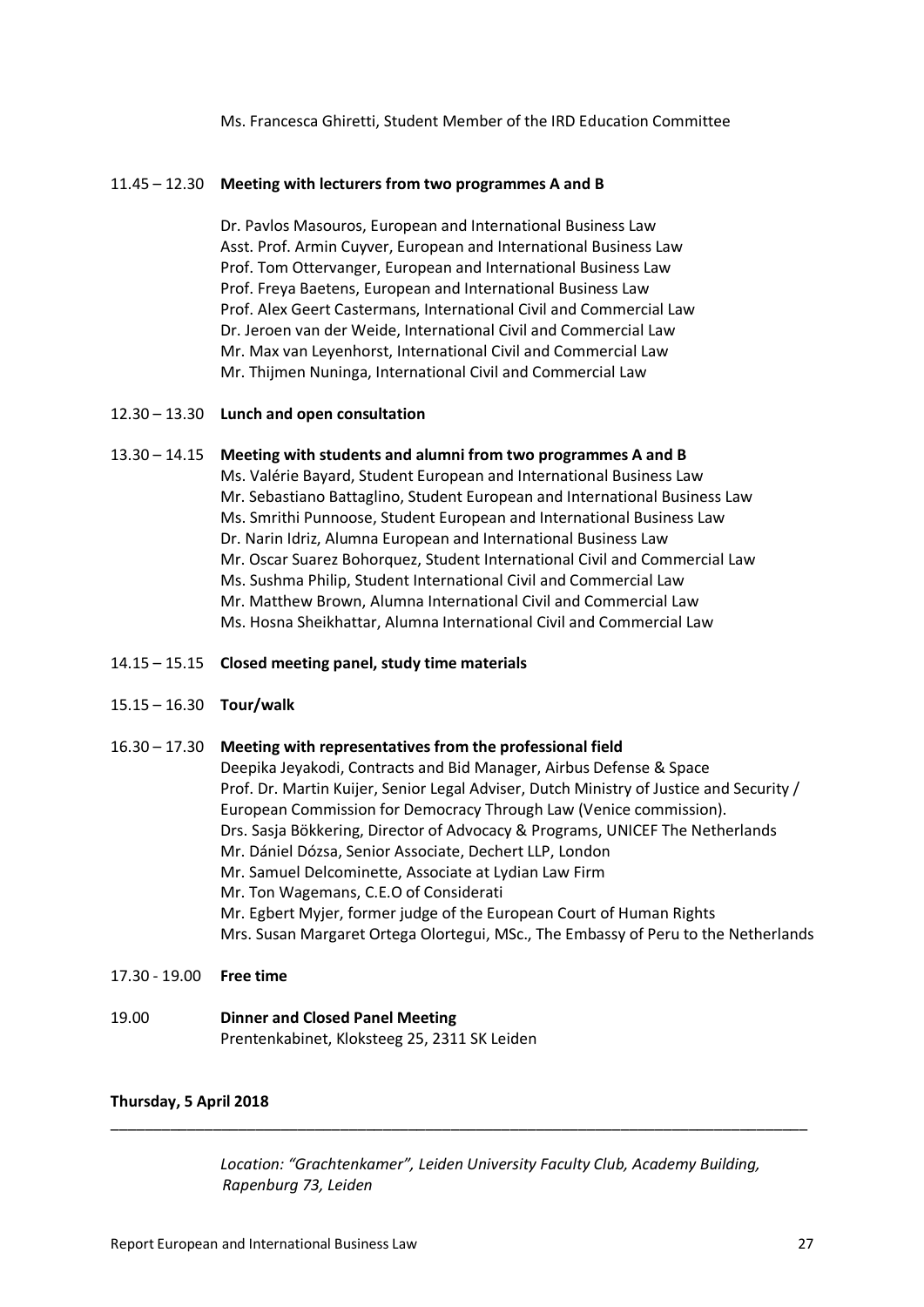#### 8.30 – 9.15 **Meeting with lecturers from two programmes C And D**

Prof. Adriaan Bedner, European and International Human Rights Law Dr. Jan-Peter Loof, European and International Human Rights Law **(***t.b.c***.)** Dr. Eduardo Arenas Catalán, European and International Human Rights Law Prof. Peter Rodrigues, European and International Human Rights Law and International Children's Rights

Dr. Katrien Klep, International Children's Rights Dr. Machteld Vonk, International Children's Rights Prof. Marielle Bruining, International Children's Rights

#### 9.15 – 10.00 **Meeting with students and alumni from two programmes C and D**

Ms. Gargi Sharma, Student European and International Human Rights Law Ms. Emiliya Bratano van Harten, Student European and International Human Rights Law

Ms. Clara Serra Baiget, Alumna European and International Human Rights Law Ms. Simona Demkova, Alumna European and International Human Rights Law Ms. Hei-Yu Wong, Student International Children's Rights Ms. Melissa Mohd Akhir, Student International Children's Rights Ms. Capucine Page, Alumna International Children's Rights

Mr. Henk Hulsof, Alumna International Children's Rights

#### 10.15 – 11.00 **Meeting with lecturers from two programmes E and F**

Prof. Niels Blokker, Public International Law

Prof. Larissa van den Herik, Public International Law

- Dr. Daniëlla Dam-de Jong, Public International Law
- Dr. Joe Powderly, Public International Law

Dr. Jaroslaw J. Kantorowicz, Assistant Professor. International Relations and **Diplomacy** 

Dr. Marinko Bobic, International Relations and Diplomacy

Dr. Maaike Okano-Heijmans, International Relations and Diplomacy

#### 11.15 – 12.00 **Meeting with students and alumni from two programmes E and F**

Mr. Anderson Dirocie, Student Public International Law

- Ms. Magdalena Legris, StudentPublic International Law
- Mr. Cale Davis, Alumna Public International Law

Ms. Kritika Sharma, Alumna Public International Law

Mr. Nicholas Welsh, Alumna International Relations and Diplomacy

- Ms. Emma Hesselink, Alumna International Relations and Diplomacy
- Mr. Omar Haggag, 1<sup>st</sup> year Student International Relations and Diplomacy

Mr. Praneet Khandal, 2<sup>nd</sup> year Student International Relations and Diplomacy

#### 12.00 – 13.00 **Lunch and closed meeting panel**

#### 13.00 – 13.45 **Meeting with lecturers from two programmes G and H**

Dr. Tycho de Graaf, Law and Digital Technologies Dr. Bart Schermer, Law and Digital Technologies Prof. Gera van Duijvenvoorde, Law and Digital Technologies Prof. Wouter Hins, Law and Digital Technologies Asst. Prof. Tanja Masson Zwaan, Air and Space Law Prof. Peter Haanappel, Air and Space Law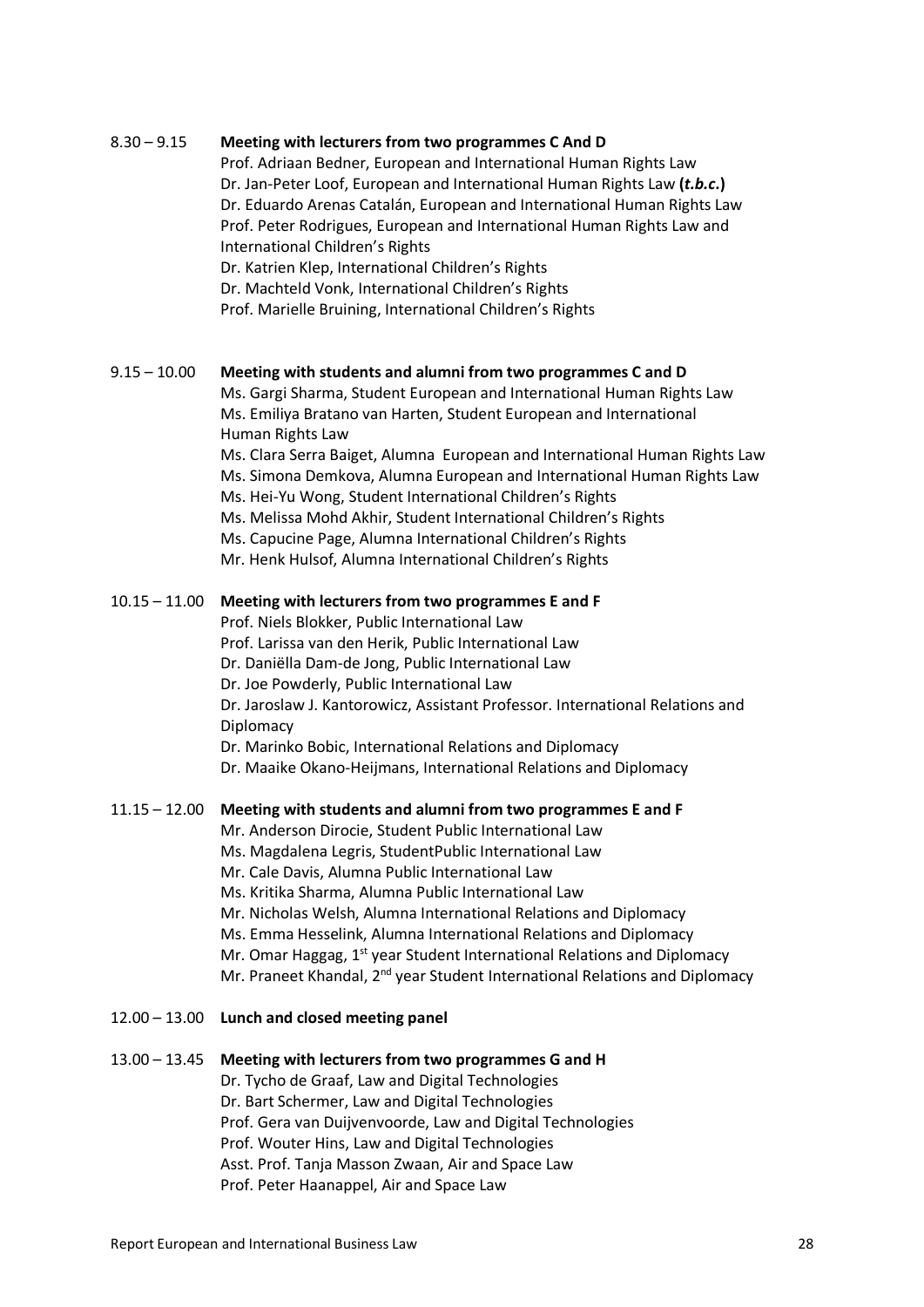Mr. Guido de Vos, Air and Space Law

| 13.45 – 14.30 | Meeting with students and alumni from two programmes G and H<br>Mr. Atanas Yordanov, Alumna Law and Digital Technologies<br>Mr. Alan Sears, Alumna Law and Digital Technologies<br>Mr. Aleksandre Zardiashvili, Student Law and Digital Technologies<br>Ms. Astrid Voorwinden, Student Law and Digital Technologies<br>Mr. Pietro Benintendi, Student Air and Space Law |
|---------------|-------------------------------------------------------------------------------------------------------------------------------------------------------------------------------------------------------------------------------------------------------------------------------------------------------------------------------------------------------------------------|
|               | Ms. Vicky Jeong, Student Air and Space Law<br>Ms. Valentina Vecchio, Alumna Air and Space Law                                                                                                                                                                                                                                                                           |

#### 14.30 – 15.30 **Closed meeting panel**

#### 15.30 – 16.15 **Second meeting with Programme Management**

Prof. Christa Tobler, EIBL Prof. Titia Loenen, EIHRL Prof. Simone van der Hof, L&DT Prof. Madeleine Hosli, IRD Prof. Pablo Mendes De Leon, A&S Law Prof. Ton Liefaard, ICR Prof. Carsten Stahn, PIL Prof. Willem van Boom, ICCL Ms. Sheena Bruce

#### 16.15 – 17.00 / 17.30 **Closed meeting panel**

#### 17.00 / 17.30 **Summary and feedback**

#### **Programmes**

#### A = European and International Business Law (EIBL)

- B = International Civil and Commercial Law (ICCL)
- C = European and International Human Rights Law (EIHRL)
- D = International Children's Rights (ICR)
- E = Public International Law (PIL)
- F = International Relations and Diplomacy (IRD)

#### G = Law and Digital Technologies (L&DT)

H = Air and Space Law (A&SL)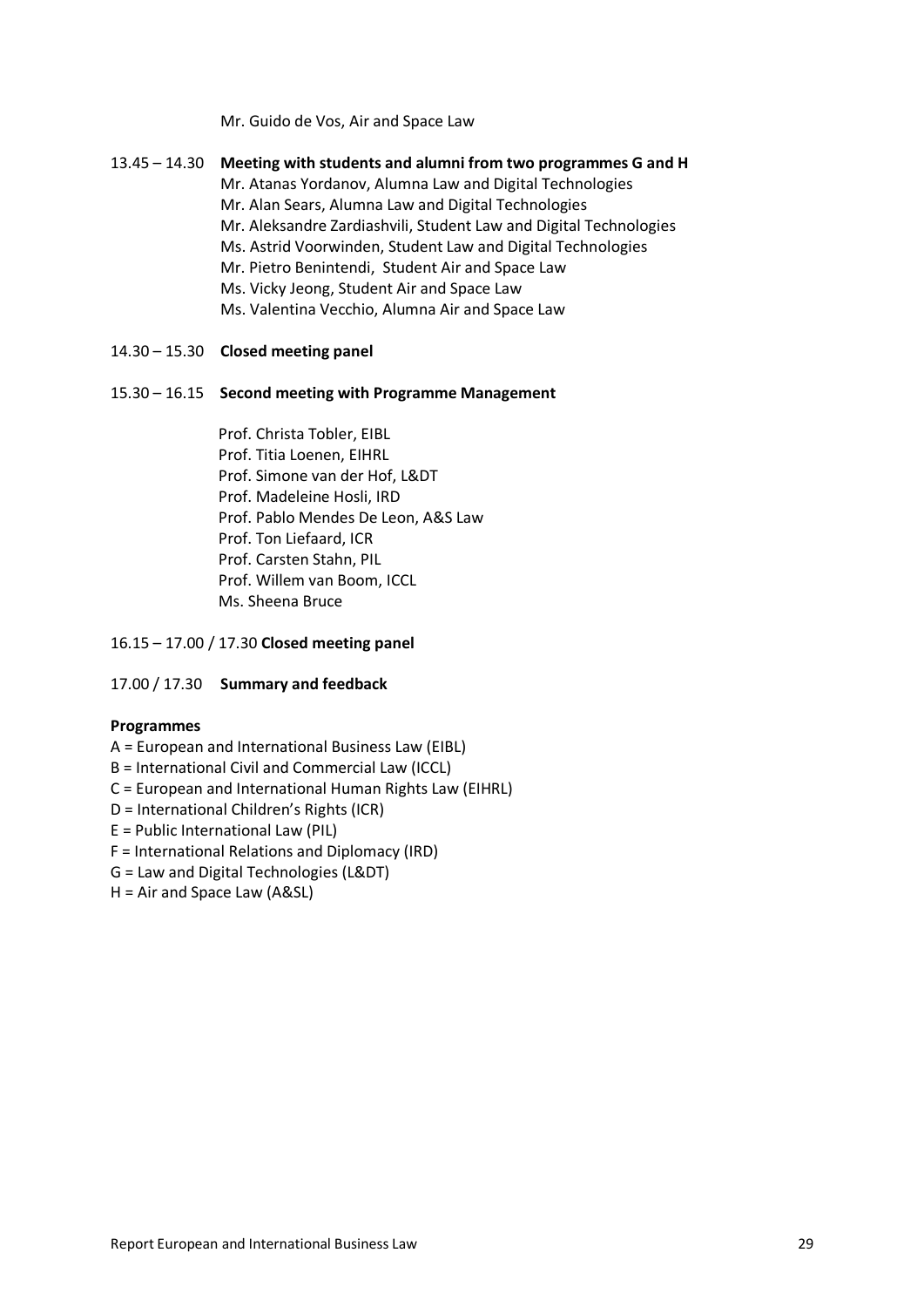## **3. Intended learning outcomes**

| 1. Basic and      | The graduate has a profound knowledge of, and critical insight into, the foundation of        |
|-------------------|-----------------------------------------------------------------------------------------------|
| overarching       | general European and International Business Law including its sources, principles, and        |
| knowledge:        | institutions and interrelation with specialised fields.                                       |
| 2. Specialist     | The graduate has profound knowledge of, and critical insight into, specific specialised       |
| knowledge:        | fields of European and International Business Law and, in particular the respective field     |
|                   | of specialisation, including the overlaps. Differences and interaction between these          |
|                   | specialised fields. The graduate has a critical and profound understanding of the policy      |
|                   | considerations underlying these bodies or law and their context (i.e., as appropriate,        |
|                   | their comparative or international context).                                                  |
| 3. Research       | The graduate is capable of researching legal questions in general European and                |
| abilities:        | International Business Law, its specialised fields, by formulating coherent and concise       |
|                   | problem statements, collecting and analysing data, judging their validity and relevance       |
|                   | as well as by in-depth analysis and interpretation of legal sources, literature, and          |
|                   | complex cases. He/she is capable of posing critical questions, formulating an                 |
|                   | independent opinion on legal questions, and drawing well-founded conclusions. He/she          |
|                   | is able to provide innovative solutions to challenges in the field of European and            |
|                   | International Business Law and, as appropriate, specialised fields, and to make and to        |
|                   | make recommendations for further research.                                                    |
| 4. Presentation   | The graduate is capable of presenting his/her findings in a clear, readily understandable,    |
| of knowledge:     | methodical and logical manner, both orally and in writing, to both legal experts and          |
|                   | non- lawyers alike. Students will further improve their existing writing, reading and         |
|                   | research skills as well as their oral presentation skills. The language in all aspects of the |
|                   | programme is English. Therefore, English as a business and working language, using the        |
|                   | specific vocabulary of European and International Business Law, and its specialised           |
|                   | fields is extensively developed.                                                              |
| 5. Application of | The graduate is capable of applying the acquired knowledge, research and practical            |
| knowledge:        | skills in professions or functions that require application of European and International     |
|                   | Business Law at an advanced postgraduate level. More specifically:                            |
|                   | The graduate possesses the legal knowledge, insight and skills to deeply engage<br>a.         |
|                   | with "the state of the art" in European and International Business Law, enabling              |
|                   | him/her to pursue a career at an advanced level as a legal professional within                |
|                   | international legal practice in law firms, companies, national and international              |
|                   | courts and tribunals, international institutions, and (inter)national governmental            |
|                   | bodies, international orientated non-government organisations or the                          |
|                   | foreign/diplomatic service                                                                    |
|                   | The graduate possesses legal knowledge, insight and skills qualifying him/her to<br>b.        |
|                   | pursue an academic career by conducting further academic research, for example                |
|                   | in a PhD programme.                                                                           |
| 6. Working        | The graduate has developed a professional work ethic enabling them to work in an              |
| environment:      | international and intercultural environment. The graduate is capable of working both          |
|                   | independently and in a team, again notably within an international environment.               |
|                   |                                                                                               |
| 7. ICT skills:    | The graduate is able to use new, or to enhance existing, ICT skills in research and           |
|                   | communication.                                                                                |
| 8. Keeping up     | The graduate has developed skills for lifelong learning, ensuring that they are able to       |
| knowledge:        | identify and independently cover their own gaps in their knowledge.                           |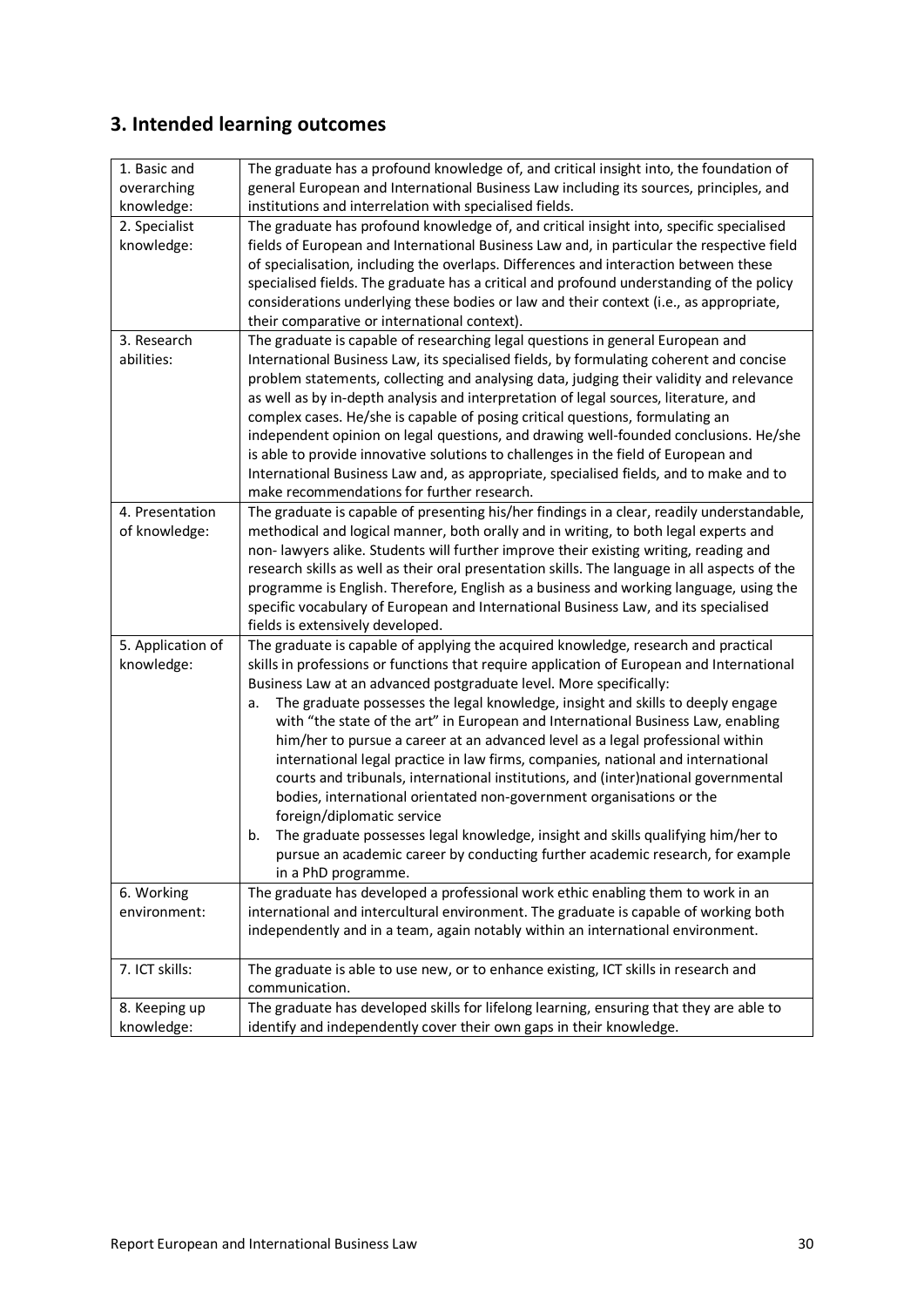## **4. Programme European and International Business Law**

| <b>Courses</b>                                         | Period       | <b>ECTS</b> |
|--------------------------------------------------------|--------------|-------------|
| The Legal Foundations of the European Union            | Sep-Oct      | 6           |
| The Internal Market and Regulation                     | Oct-Dec      | 8           |
| European and International Corporate and Financial Law | Nov-Dec      | 8           |
| European and International Intellectual Property Law   | Jan-Mar      | 4           |
| European and International Competition Law             | Jan-May      | 8           |
| WTO and International Investment Law                   | Feb-Mar      | 8           |
| Regulating EU External Trade                           | Mar-May      | 4           |
| <b>International Arbitration</b>                       | May-Jun      | 4           |
| <b>Thesis</b>                                          | Deadline Aug | 10          |